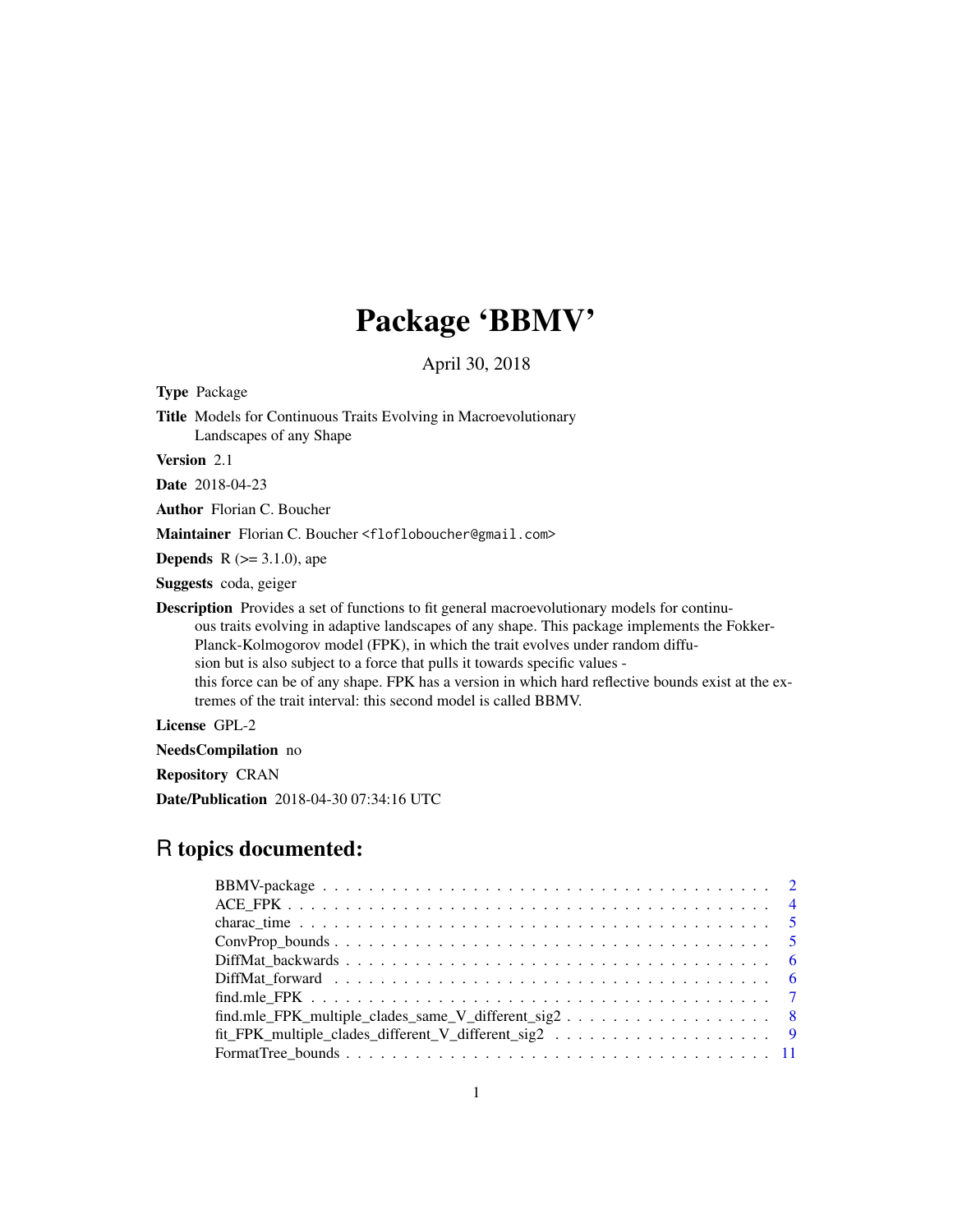## <span id="page-1-0"></span>2 BBMV-package

|       | $log\_prior\_nclades\_plus\_3\_pars \ldots \ldots \ldots \ldots \ldots \ldots \ldots \ldots \ldots \ldots 20$ |    |
|-------|---------------------------------------------------------------------------------------------------------------|----|
|       |                                                                                                               |    |
|       |                                                                                                               |    |
|       |                                                                                                               |    |
|       |                                                                                                               |    |
|       |                                                                                                               |    |
|       |                                                                                                               |    |
|       |                                                                                                               |    |
|       |                                                                                                               |    |
|       |                                                                                                               |    |
|       |                                                                                                               |    |
|       |                                                                                                               |    |
| Index |                                                                                                               | 34 |

BBMV-package *Models for Continuous Traits Evolving in Macroevolutionary Landscapes of any Shape*

## Description

Provides a set of functions to fit general macroevolutionary models for continuous traits evolving in adaptive landscapes of any shape. This package implements the Fokker-Planck-Kolmogorov model (FPK), in which the trait evolves under random diffusion but is also subject to a force that pulls it towards specific values - this force can be of any shape. FPK has a version in which hard reflective bounds exist at the extremes of the trait interval: this second model is called BBMV.

## Details

| Package:       | <b>BBMV</b>                                                                                                                    |
|----------------|--------------------------------------------------------------------------------------------------------------------------------|
| Type:          | Package                                                                                                                        |
| Title:         | Models for Continuous Traits Evolving in Macroevolutionary Landscapes of any Shape                                             |
| Version:       |                                                                                                                                |
| Date:          | 2018-04-23                                                                                                                     |
|                | Author: Florian C. Boucher                                                                                                     |
|                | Maintainer: Florian C. Boucher <flofloboucher@gmail.com></flofloboucher@gmail.com>                                             |
|                | Depends: $R (> = 3.1.0)$ , ape                                                                                                 |
|                | Suggests: coda, geiger                                                                                                         |
|                | Description: Provides a set of functions to fit general macroevolutionary models for continuous traits evolving in adaptive la |
| License: GPL-2 |                                                                                                                                |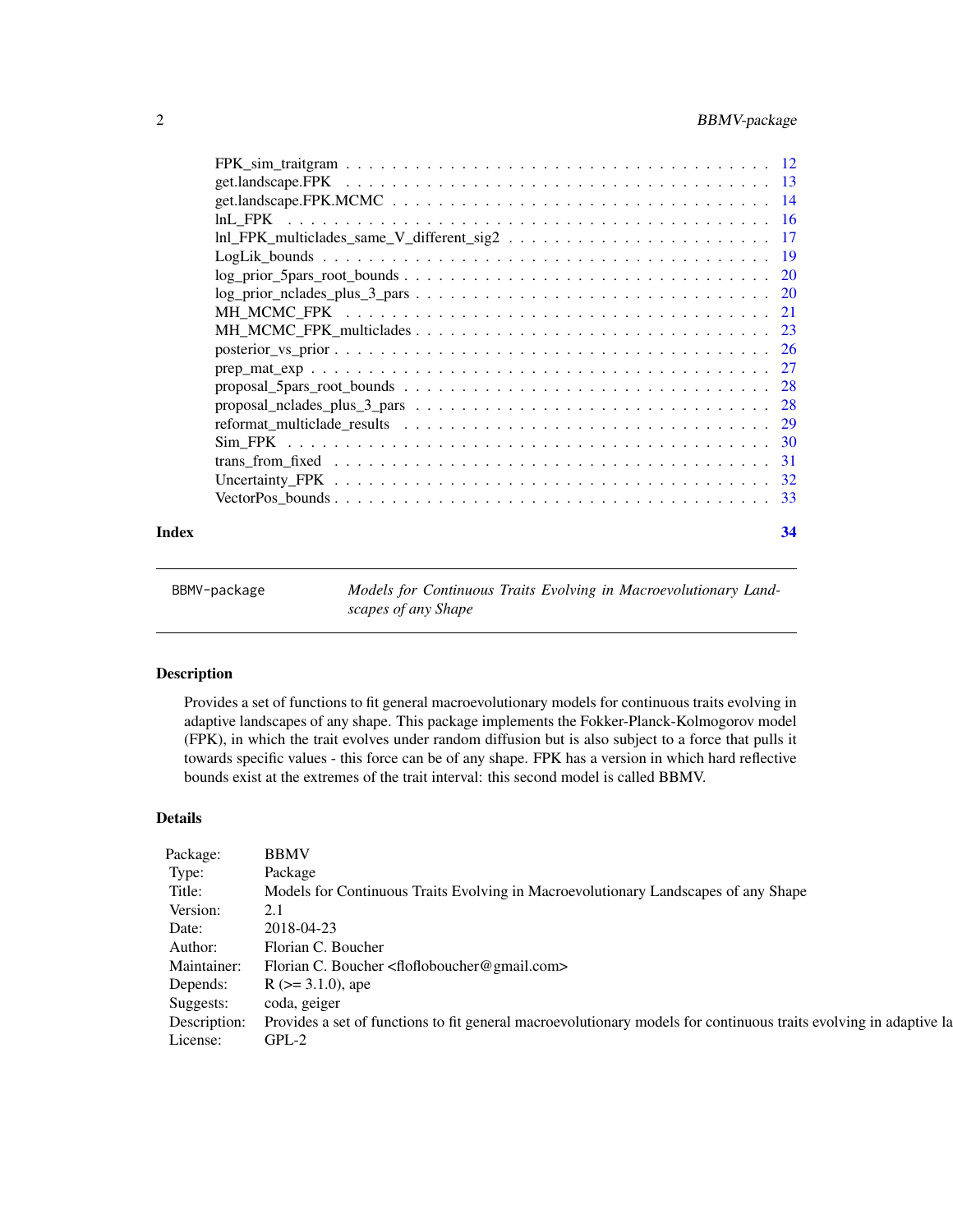Index of help topics:

```
ACE_FPK Ancestral Character Estimation
BBMV-package Models for Continuous Traits Evolving in
                     Macroevolutionary Landscapes of any Shape
ConvProp_bounds Convolution of the diffusion matrix with the
                     trait density vector.
DiffMat_backwards Diffusion matrix building
DiffMat_forward Diffusion matrix building
FPK_sim_traitgram Simulations with traitgram
FormatTree_bounds Tree formatting.
LogLik_bounds Likelihood of the FPK model
MH_MCMC_FPK MCMC estimation
MH_MCMC_FPK_multiclades
                     MCMC estimation on multiple clades
Sim_FPK Simulation of the BBM+V process.
Uncertainty_FPK Parameter uncertainty
VectorPos_bounds Discretization of a continuous trait value into
                     a probability vector.
charac_time Characteristic time measurement
find.mle_FPK Maximum-likelihood estimation
find.mle_FPK_multiple_clades_same_V_different_sig2
                     Maximum-likelihood estimation
fit_FPK_multiple_clades_different_V_different_sig2
                     Fit independent models in several clades.
get.landscape.FPK Plot macroevolutionary landscapes estimated by
                     the FPK or BBM+V models
get.landscape.FPK.MCMC
                     Plot posterior distribution of
                     macroevolutionary landscapes.
lnL_FPK Creation of the likelihood function
lnl_FPK_multiclades_same_V_different_sig2
                     Likelihood functions for multiple clades
log_prior_5pars_root_bounds
                     Prior function.
log_prior_nclades_plus_3_pars
                     Prior function.
posterior_vs_prior Posterior vs. prior comparison for the FPK
                     model.
prep_mat_exp Matrix exponential.
proposal_5pars_root_bounds
                     Parameter update for the MCMC function
proposal_nclades_plus_3_pars
                     Parameter update for the multiclade MCMC
                     function
reformat_multiclade_results
                     Format the output of a multiclade fit
trans_from_fixed Linear transformations
```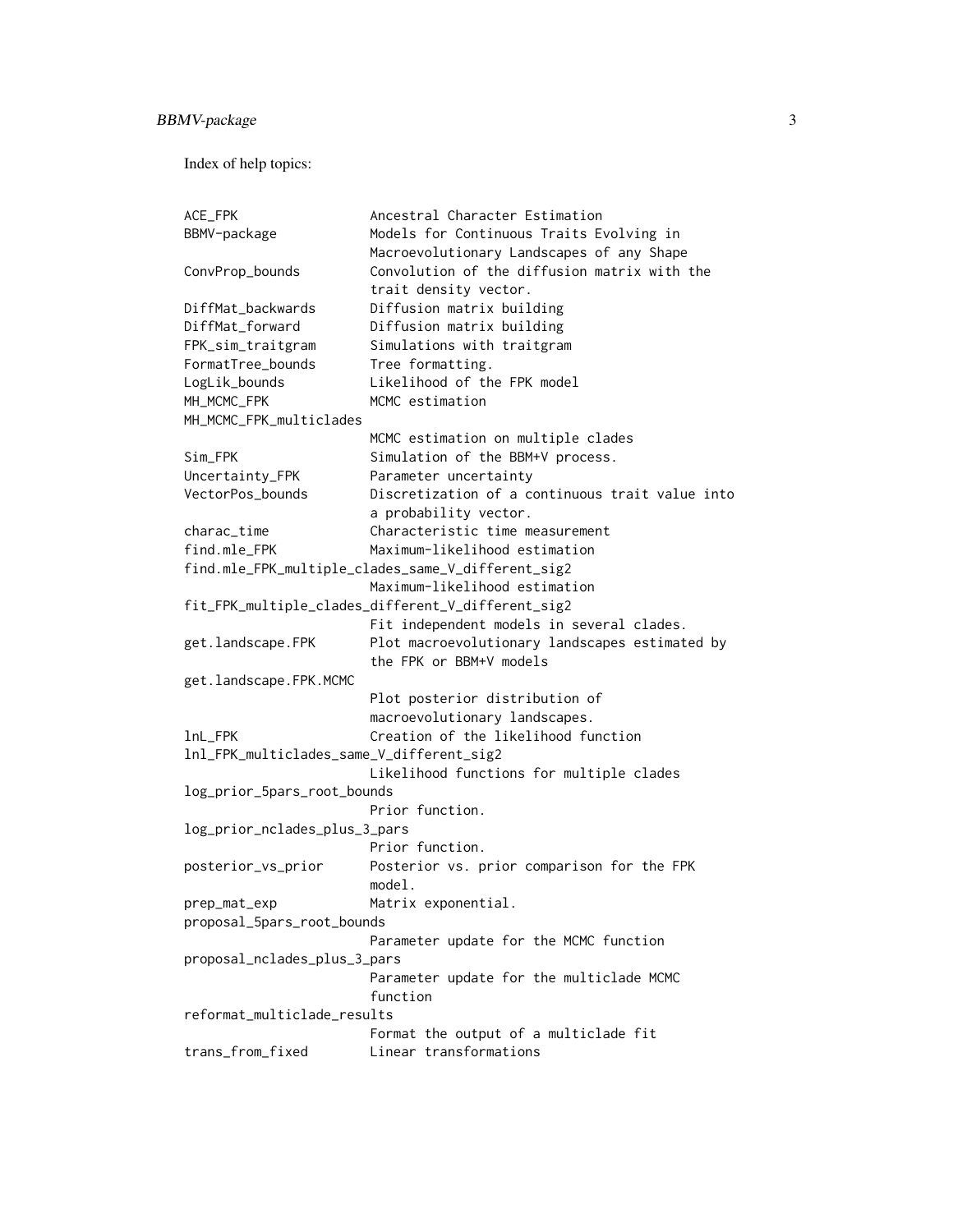#### <span id="page-3-0"></span>Author(s)

Florian C. Boucher Maintainer: Florian C. Boucher <flofloboucher@gmail.com>

#### References

Inferring bounded evolution in phenotypic characters from phylogenetic comparative data. F.C. Boucher and V. Demery. Systematic Biology, 65, 651-661, 2016

A general model for estimating macroevolutionary landscapes from phylogenetic comparative data. F.C. Boucher, V. Demery, E. Conti, L. J. Harmon and J. Uyeda. Systematic Biology, syx075, https://doi.org/10.1093/sysbio/syx075

ACE\_FPK *Ancestral Character Estimation*

#### **Description**

Function to perform Ancestral Character Estimation under the FPK (or BBM+V) model

#### Usage

ACE\_FPK(fit, specific.point = NULL)

#### Arguments

fit An FPK model fit, as returned by [find.mle\\_FPK.](#page-6-1)

specific.point If set to NULL (the default), then the function will produce an ACE at all internal nodes in the tree. Alternatively, specific.point can be used to ask for an ACE at any specific point in the tree (i.e., not a node): specific.point must then be a vector with three elements: c(parent\_node,child\_node,time\_from\_start\_of branch).

#### Value

For each internal node, the function returns a table giving the probability density of the trait. The first column gives all possible trait values on the discretized trait grid, and the second the probability density at each of these points. If only a specific.point was asked, the function only returns one such table.

#### Author(s)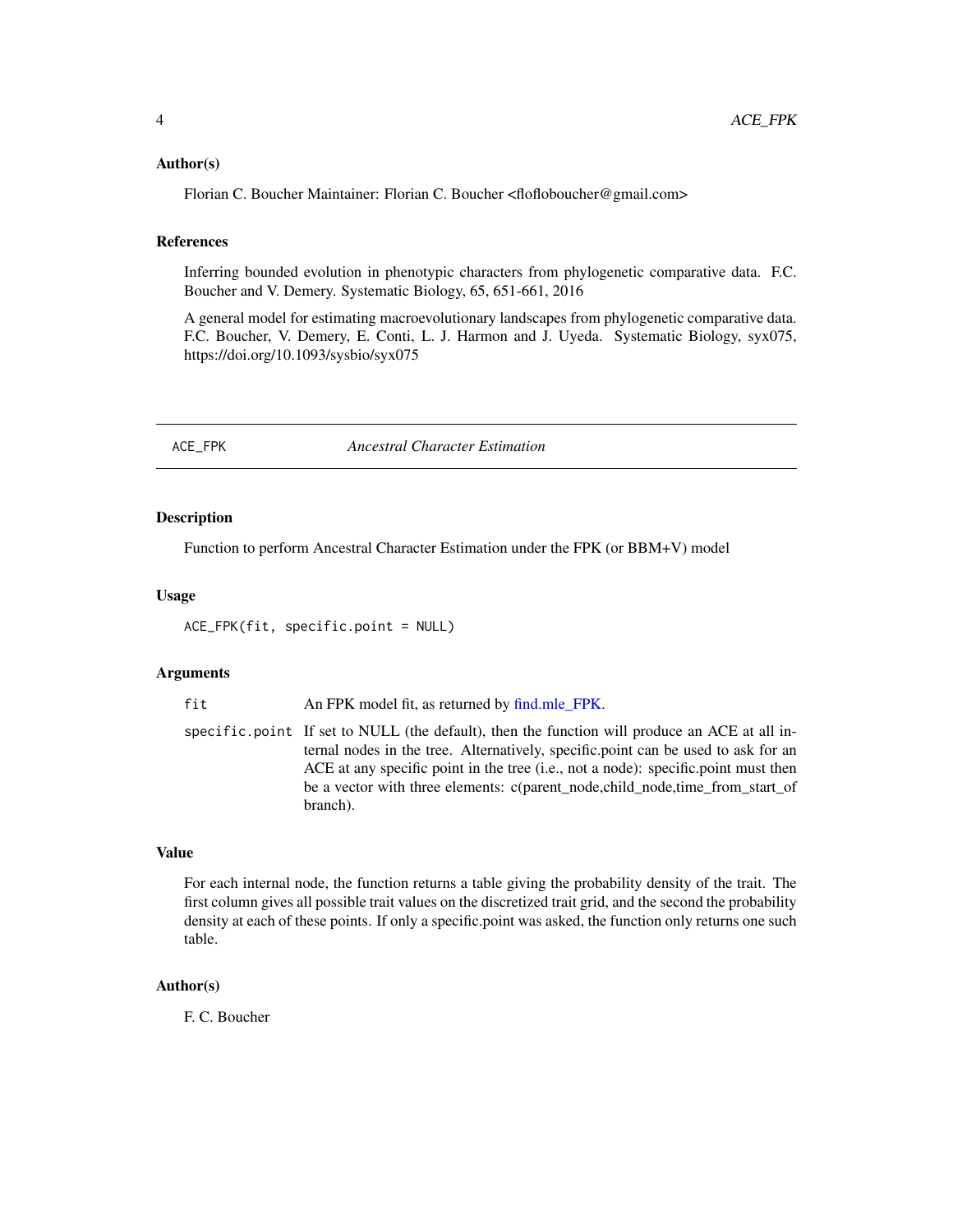<span id="page-4-0"></span>

## Description

Calculate the characteristic time it takes for the FPK process to reach its stationary distribution.

## Usage

```
charac_time(Npts, fit)
```
## Arguments

| Npts | The number of points used in the discretization procedure. |
|------|------------------------------------------------------------|
| fit  | A FPK model fit, as returned by find.mle_FPK.              |

## Value

The function returns the characteristic time of the process as a numeric value.

## Author(s)

F. C. Boucher

| ConvProp_bounds | Convolution of the diffusion matrix with the trait density vector. |  |
|-----------------|--------------------------------------------------------------------|--|
|                 |                                                                    |  |

## Description

Internal function used for likelihood calculation and simulation.

## Usage

```
ConvProp_bounds(X, t, prep_mat)
```
## Arguments

| X        | A trait density vector.                                                       |
|----------|-------------------------------------------------------------------------------|
|          | The time over which to do the convolution (usually the length of one branch). |
| prep_mat | The diagonalized diffusion matrix.                                            |

## Author(s)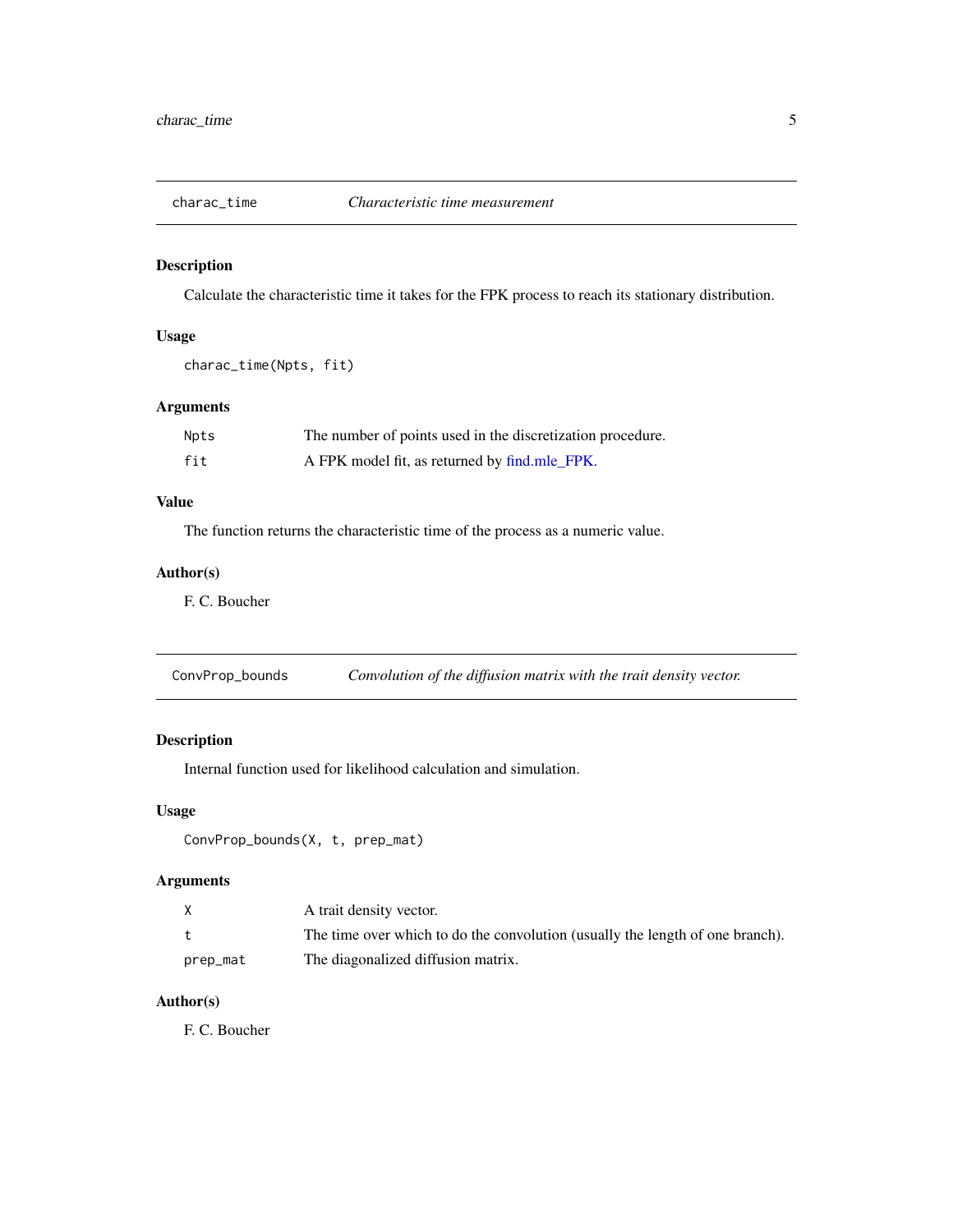<span id="page-5-0"></span>DiffMat\_backwards *Diffusion matrix building*

## Description

Internal function that builds the discretized diffusion matrix of the FPK process going backwards in time (for likelihood calculations)

## Usage

DiffMat\_backwards(V)

## Arguments

V A vector giving the values of the evolutionary potential (V) at each point in the gridded trait interval.

## Author(s)

F. C. Boucher

DiffMat\_forward *Diffusion matrix building*

## Description

Internal function that builds the discretized diffusion matrix of the FPK process going forward in time (for simulations)

## Usage

DiffMat\_forward(V)

## Arguments

V A vector giving the values of the evolutionary potential (V) at each point in the gridded trait interval.

## Author(s)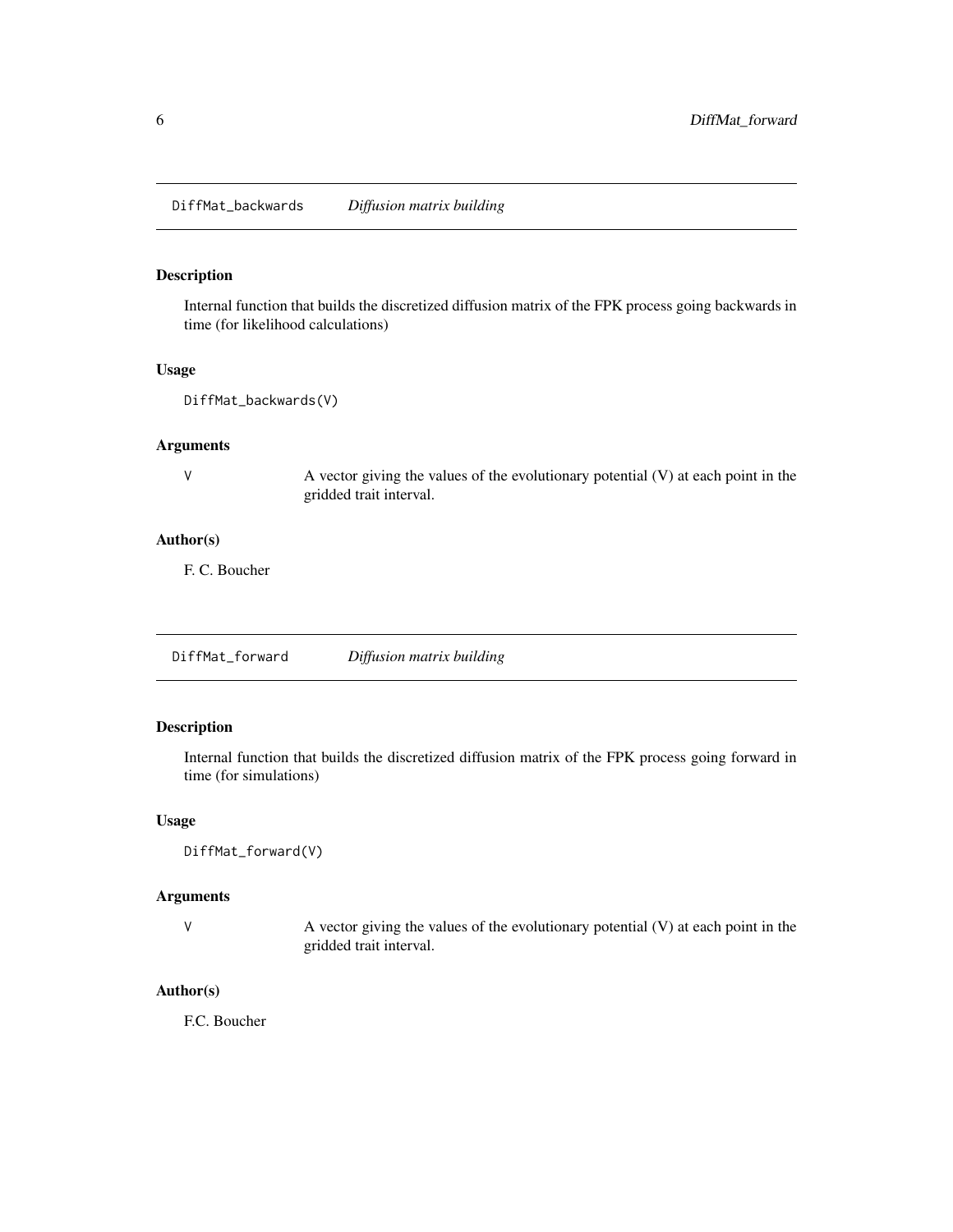<span id="page-6-1"></span><span id="page-6-0"></span>

## Description

Find the maximum-likelihood estimate of the FPK model.

## Usage

find.mle\_FPK(model, method = "Nelder-Mead", init.optim = NULL, safe = F)

## Arguments

| model      | An FPK or BBMV model, as generated by $lnL$ FPK or $lnL$ BBMV.                                                                                                                                                                                          |
|------------|---------------------------------------------------------------------------------------------------------------------------------------------------------------------------------------------------------------------------------------------------------|
| method     | The optimization routine to be used: can be either "Nelder-Mead" (the default)<br>or "L-BFGS-B". See the documentation of the optim function for more details.<br>From our experience, "Nelder-Mead" seems to produce better results.                   |
| init.optim | A vector of initial values for model parameters to start the optimization algo-<br>rithm. If left NULL (as is by default), the function chooses a reasonable starting<br>point, but you might want to play around with it.                              |
| safe       | If safe is set to TRUE, the function runs three different optimizations starting<br>with different values of the rate of evolution (sigma). This can prove useful in<br>difficult cases. Default to FALSE for a single optimization (which is quicker). |

## Value

A list with the following elements:

| lnL         | the log-likelihood of the model                                                                                                                                                                                                    |
|-------------|------------------------------------------------------------------------------------------------------------------------------------------------------------------------------------------------------------------------------------|
| aic         | the Akaike Information Criterion of the model                                                                                                                                                                                      |
| k           | the number of parameters of the model                                                                                                                                                                                              |
| par         | a list of the MLEs of model parameters                                                                                                                                                                                             |
| par_fixed   | a list with the parameters that were fixed. This includes the bounds use to dis-<br>cretize the model and eventually some of the parameters describing the shape of<br>the macroevolutionary landscape.                            |
| root        | A table giving the probability density of the trait at the root of the tree. The first<br>column gives all possible trait values on the discretized trait grid, and the second<br>the probability density at each of these points. |
| convergence | Convergence code returned by optim. 0 indicates successful convergence. For<br>other values see the help of the optim function.                                                                                                    |
| message     | Convergence message returned by optim. See the help of the optim function.                                                                                                                                                         |
| tree        | the tree used as input                                                                                                                                                                                                             |
| trait       | the trait vector used as input                                                                                                                                                                                                     |
| Npts        | the number of points used to discretize trait space.                                                                                                                                                                               |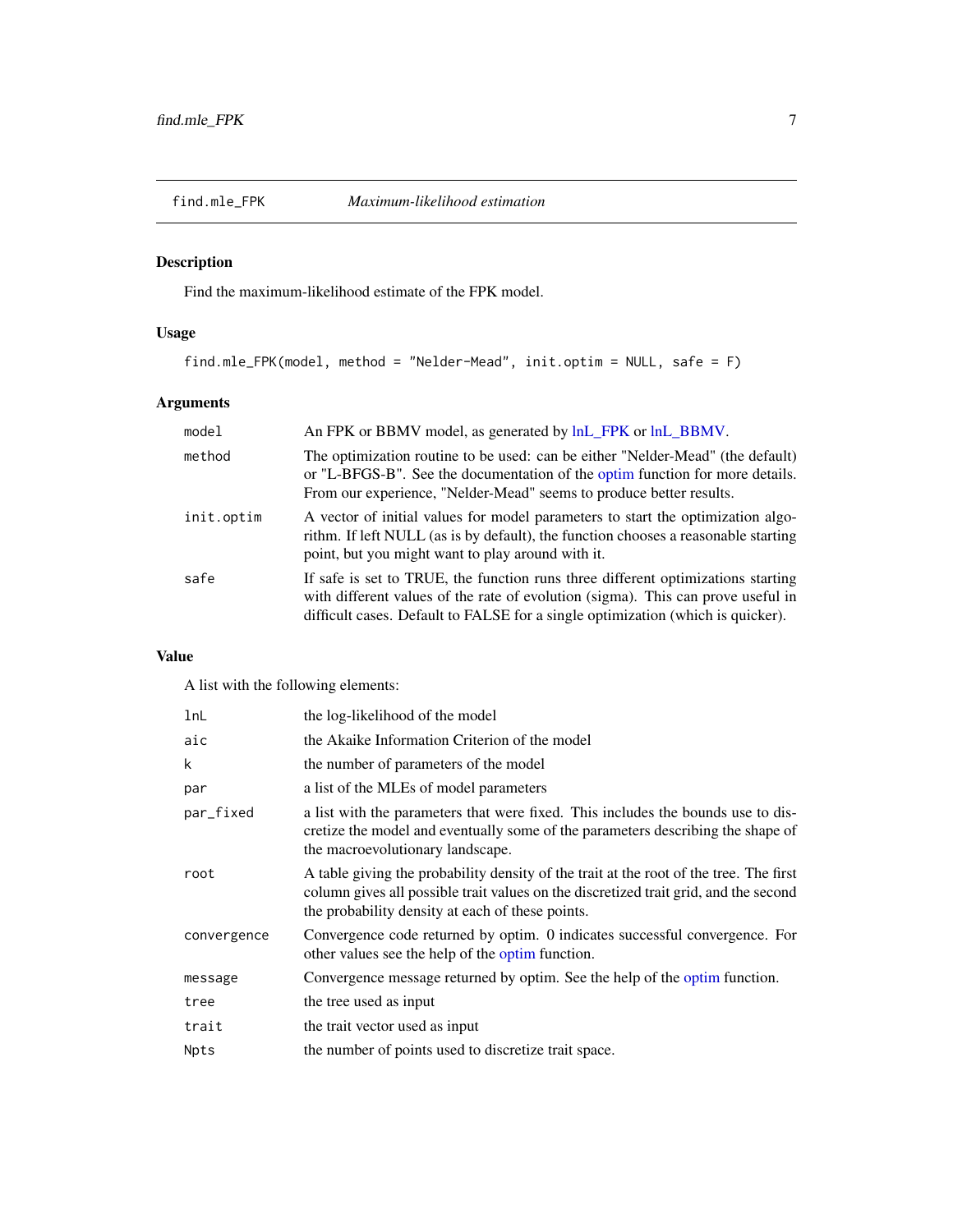#### <span id="page-7-0"></span>Author(s)

F. C. Boucher

#### Examples

```
## Not run:
# Simulate data: tree + continuous trait
library(geiger)
tree=sim.bdtree(stop='taxa',n=10) # tree with few tips for quick tests
tree$edge.length=100*tree$edge.length/max(branching.times(tree)) # rescale the tree
# Simulate trait evolving on a macroevolutionary landscape with two peaks of equal heights
x=seq(from=-1.5,to=1.5,length.out=100)
bounds=c(min(x), max(x)) # the bounds we use for simulating
# they are just here for technical purposes but are not reached
V6=10*(x^4-0.5*(x^2)+0.*x) # this is the evolutionary potential: it has two wells
TRAIT= Sim_FPK(tree,x0=0,V=V6,sigma=10,bounds=c(-5, 5))
# fit the FPK model:
ll_FPK4=lnL_FPK(tree,TRAIT,Npts=25,a=NULL,b=NULL,c=NULL) # the full model
fit4=find.mle_FPK(model=ll_FPK4)
```
## End(Not run)

<span id="page-7-1"></span>find.mle\_FPK\_multiple\_clades\_same\_V\_different\_sig2 *Maximum-likelihood estimation*

## <span id="page-7-2"></span>Description

Maximum-likelihood estimation of the FPK model on multiple clades at once.

## Usage

```
find.mle_FPK_multiple_clades_same_V_different_sig2(model,
 method = "Nelder-Mead", init.optim = NULL)
find.mle_FPK_multiple_clades_same_V_same_sig2(model,
 method = "Nelder-Mead", init.optim = NULL)
```
#### Arguments

| model      | An FPK or BBMV model fitted to multiple clades, as generated by lnl_FPK_multiclades_same_V_differen<br>lnl_BBMV_multiclades_same_V_different_sig2, lnl_BBMV_multiclades_same_V_same_sig2,<br>or lnl_FPK_multiclades_same_V_same_sig2. |
|------------|---------------------------------------------------------------------------------------------------------------------------------------------------------------------------------------------------------------------------------------|
| method     | The optimization routine to be used: can be either "Nelder-Mead" (the default)<br>or "L-BFGS-B". See the documentation of the optim function for more details.<br>From our experience, "Nelder-Mead" seems to produce better results. |
| init.optim | A vector of initial values for model parameters to start the optimization algo-<br>rithm. If left NULL (as is by default), the function chooses a reasonable starting<br>point, but you might want to play around with it.            |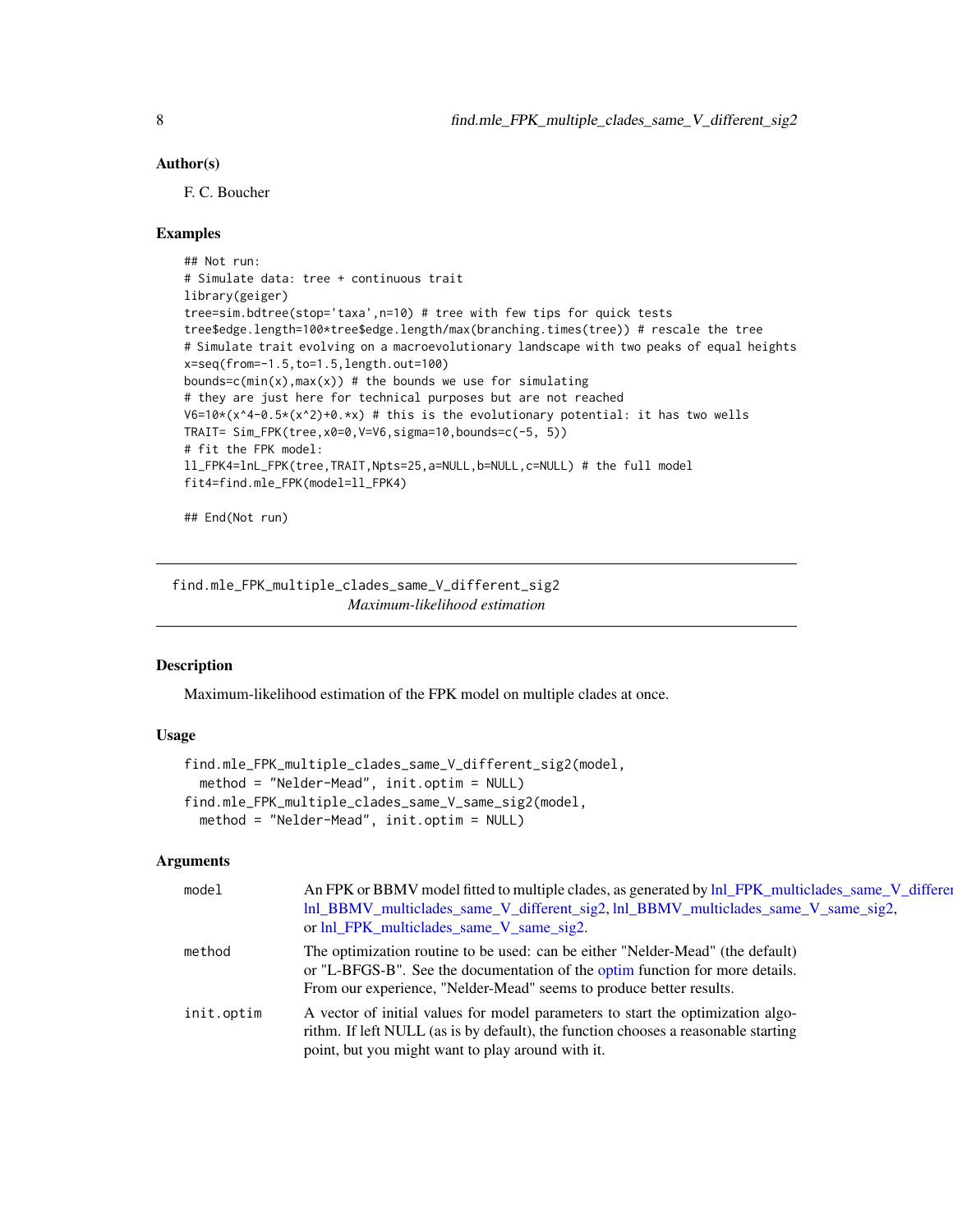#### <span id="page-8-0"></span>Author(s)

F. C. Boucher

#### Examples

```
## Not run:
# We first create a potential that we will use to simulate trait evolution
# It has two peaks of very unequal heights
x=seq(from=-1.5,to=1.5,length.out=100)
bounds=c(min(x), max(x)) # the bounds we use for simulating
a=8 ; b=-4 ; c=1
V6=a*x^4+b*(x^2)+c*x
step_size=(max(bounds)-min(bounds))/(100-1)
V6_norm=exp(-V6)/sum(exp(-V6)*step_size) # the step size on the grid
par(mfrow=c(1,1))
plot(V6_norm,type='l')
# Now we simulate a tree and a continuous trait for 3 independent clades.
#The trait evolves in the same macroevolutionary landscape but with different evolutionary rates.
tree=sim.bdtree(stop='taxa',n=25)
tree$edge.length=100*tree$edge.length/max(branching.times(tree))
TRAIT= Sim_FPK(tree,x0=0.5,V=V6,sigma=1,bounds=bounds)
tree1=tree ; TRAIT1=TRAIT
tree=sim.bdtree(stop='taxa',n=25)
tree$edge.length=100*tree$edge.length/max(branching.times(tree))
TRAIT= Sim_FPK(tree,x0=0.5,V=V6,sigma=0.5,bounds=bounds)
tree2=tree ; TRAIT2=TRAIT
tree=sim.bdtree(stop='taxa',n=25)
tree$edge.length=100*tree$edge.length/max(branching.times(tree))
TRAIT= Sim_FPK(tree,x0=0.5,V=V6,sigma=0.1,bounds=bounds)
tree3=tree ; TRAIT3=TRAIT
rm(tree) ; rm(TRAIT)
TREES=list(tree1,tree2,tree3)
TRAITS=list(TRAIT1,TRAIT2,TRAIT3)
# Fit the FPK model using ML
testbFPK4=lnl_FPK_multiclades_same_V_different_sig2(trees=TREES,
  traits=TRAITS,a=NULL,b=NULL,c=NULL,Npts=50)
fitbFPK4=find.mle_FPK_multiple_clades_same_V_different_sig2(model=testbFPK4,
  method='Nelder-Mead',init.optim=NULL)
## End(Not run)
```
<span id="page-8-2"></span><span id="page-8-1"></span>fit\_FPK\_multiple\_clades\_different\_V\_different\_sig2 *Fit independent models in several clades.*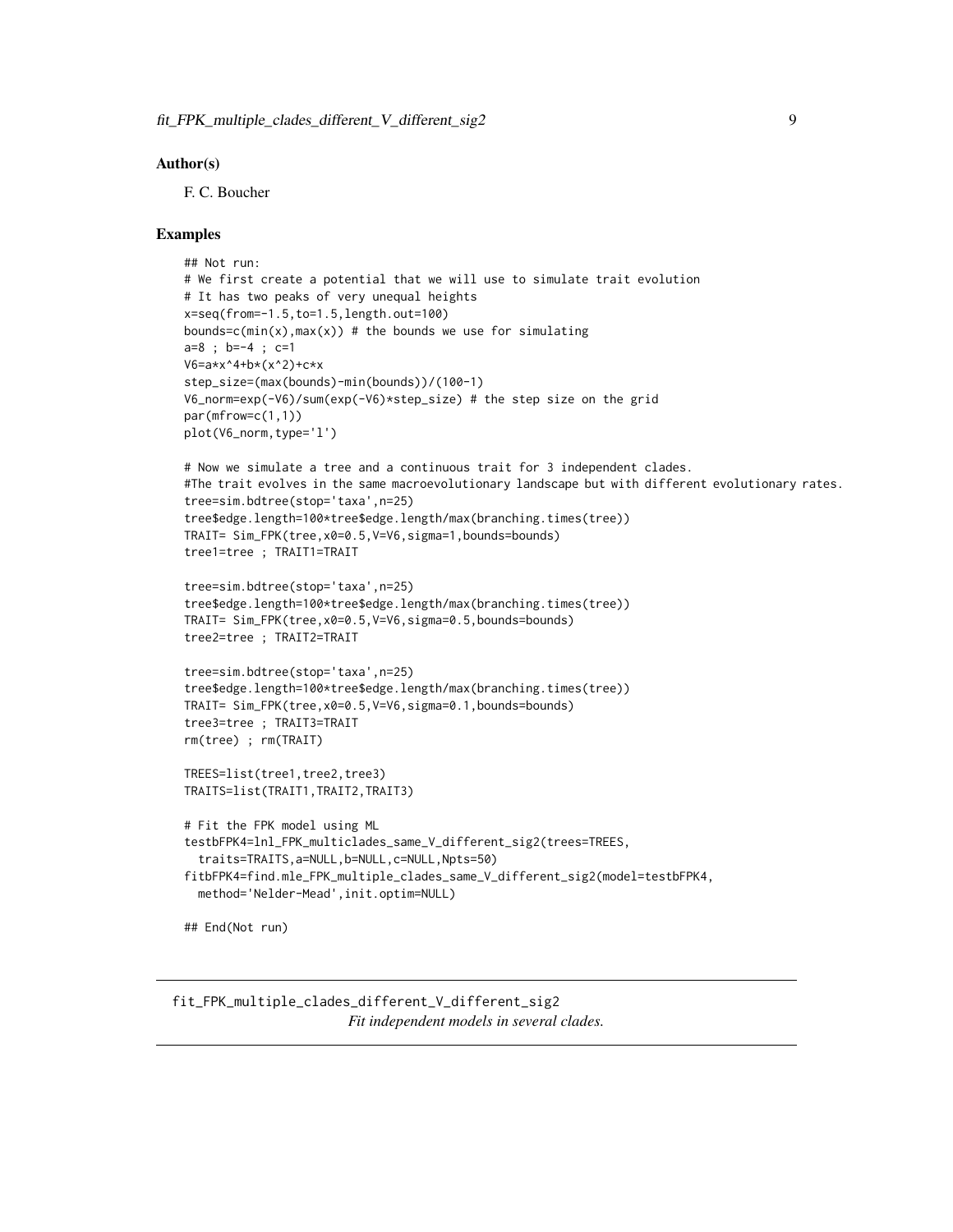## <span id="page-9-0"></span>Description

This function is a wrapper for functions that fit the FPK or BBMV model to a single clade that does it repetitively over several clades.

#### Usage

```
fit_FPK_multiple_clades_different_V_different_sig2(trees, traits,
 a = NULL, b = NULL, c = NULL, Npts = 50, method = "Nelder-Mead", init.optim = NULL)
fit_BBMV_multiple_clades_different_V_different_sig2(trees, traits, bounds,
 a = NULL, b = NULL, c = NULL, Npts = 50, method = "Nelder-Mead", init.optim = NULL)
```
#### Arguments

| trees        | A list of phylogenetic trees in 'phylo' format, one per clade.                                                                                                                                                                        |
|--------------|---------------------------------------------------------------------------------------------------------------------------------------------------------------------------------------------------------------------------------------|
| traits       | A list of trait vectors for species in each clade. Should be in the same order as<br>trees.                                                                                                                                           |
| bounds       | The two bounds that constrain trait values when fitting the BBMV model. Spec-<br>ified by a numeric vector containing the minimum and maximum bound of the<br>trait interval as the first and second element, respectively.           |
| a            | The value of the $x^2$ term in the evolutionary potential. If set to NULL (the<br>default), this parameter will be estimated. If a numeric value is provided, this<br>parameter will be fixed to the value specified.                 |
| b            | The value of the quadratic term in the evolutionary potential. If set to NULL<br>(the default), this parameter will be estimated. If a numeric value is provided,<br>this parameter will be fixed to the value specified.             |
| $\mathsf{C}$ | The value of the linear term in the evolutionary potential. If set to NULL (the<br>default), this parameter will be estimated. If a numeric value is provided, this<br>parameter will be fixed to the value specified.                |
| Npts         | The number of points used in the discretization procedure.                                                                                                                                                                            |
| method       | The optimization routine to be used: can be either "Nelder-Mead" (the default)<br>or "L-BFGS-B". See the documentation of the optim function for more details.<br>From our experience, "Nelder-Mead" seems to produce better results. |
| init.optim   | A vector of initial values for model parameters to start the optimization algo-<br>rithm. If left NULL (as is by default), the function chooses a reasonable starting<br>point, but you might want to play around with it.            |

#### Author(s)

F. C. Boucher

## Examples

## Not run: # We first create a potential that we will use to simulate trait evolution # It has two peaks of very unequal heights x=seq(from=-1.5,to=1.5,length.out=100) bounds=c( $min(x)$ ,  $max(x)$ ) # the bounds we use for simulating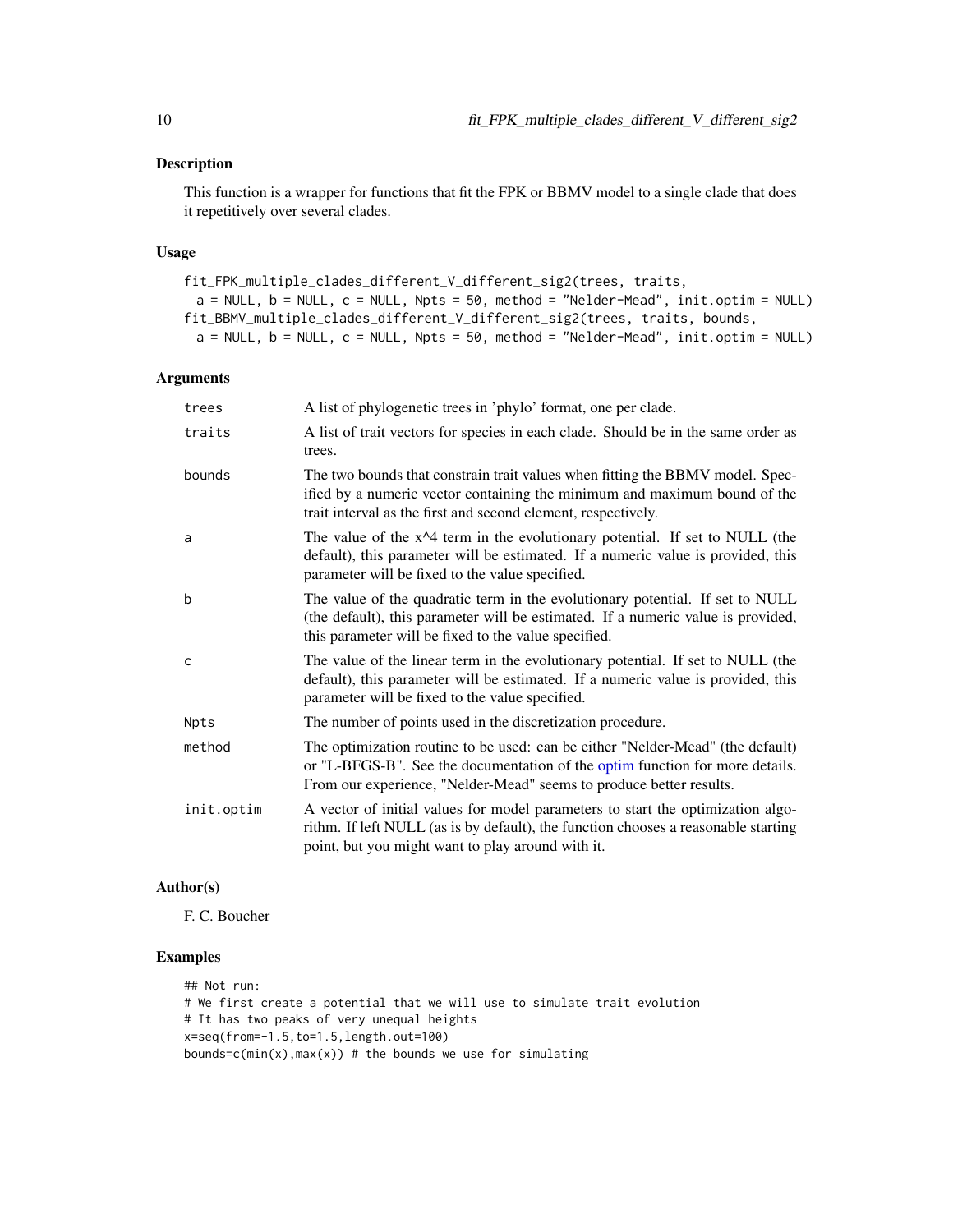## <span id="page-10-0"></span>FormatTree\_bounds 11

```
a=8 ; b=-4 ; c=1
V6=a*x^4+b*(x^2)+c*x
step_size=(max(bounds)-min(bounds))/(100-1)
V6_norm=exp(-V6)/sum(exp(-V6)*step_size) # the step size on the grid
par(mfrow=c(1,1))
plot(V6_norm,type='l')
# Now we simulate a tree and a continuous trait for 3 independent clades.
tree=sim.bdtree(stop='taxa',n=25)
tree$edge.length=100*tree$edge.length/max(branching.times(tree))
TRAIT= Sim_FPK(tree,x0=0.5,V=V6,sigma=1,bounds=bounds)
tree1=tree ; TRAIT1=TRAIT
tree=sim.bdtree(stop='taxa',n=25)
tree$edge.length=100*tree$edge.length/max(branching.times(tree))
TRAIT= Sim_FPK(tree,x0=0.5,V=V6,sigma=0.5,bounds=bounds)
tree2=tree ; TRAIT2=TRAIT
tree=sim.bdtree(stop='taxa',n=25)
tree$edge.length=100*tree$edge.length/max(branching.times(tree))
TRAIT= Sim_FPK(tree,x0=0.5,V=V6,sigma=0.1,bounds=bounds)
tree3=tree ; TRAIT3=TRAIT
rm(tree) ; rm(TRAIT)
TREES=list(tree1,tree2,tree3)
TRAITS=list(TRAIT1,TRAIT2,TRAIT3)
# Fit the FPK model using ML
fitmFPK4=fit_FPK_multiple_clades_different_V_different_sig2(trees=TREES,
  traits=TRAITS,a=NULL,b=NULL,c=NULL,Npts=50)
```
## End(Not run)

<span id="page-10-1"></span>FormatTree\_bounds *Tree formatting.*

#### Description

Internal function used for likelihood calculation and simulation.

#### Usage

```
FormatTree_bounds(tree, trait, V, bounds)
```
#### Arguments

| tree  | A phylogenetic tree in phylo format.                                                   |
|-------|----------------------------------------------------------------------------------------|
| trait | A vector of traits at the tips of the tree or a list with vectors of multiple measure- |
|       | ments for each tip.                                                                    |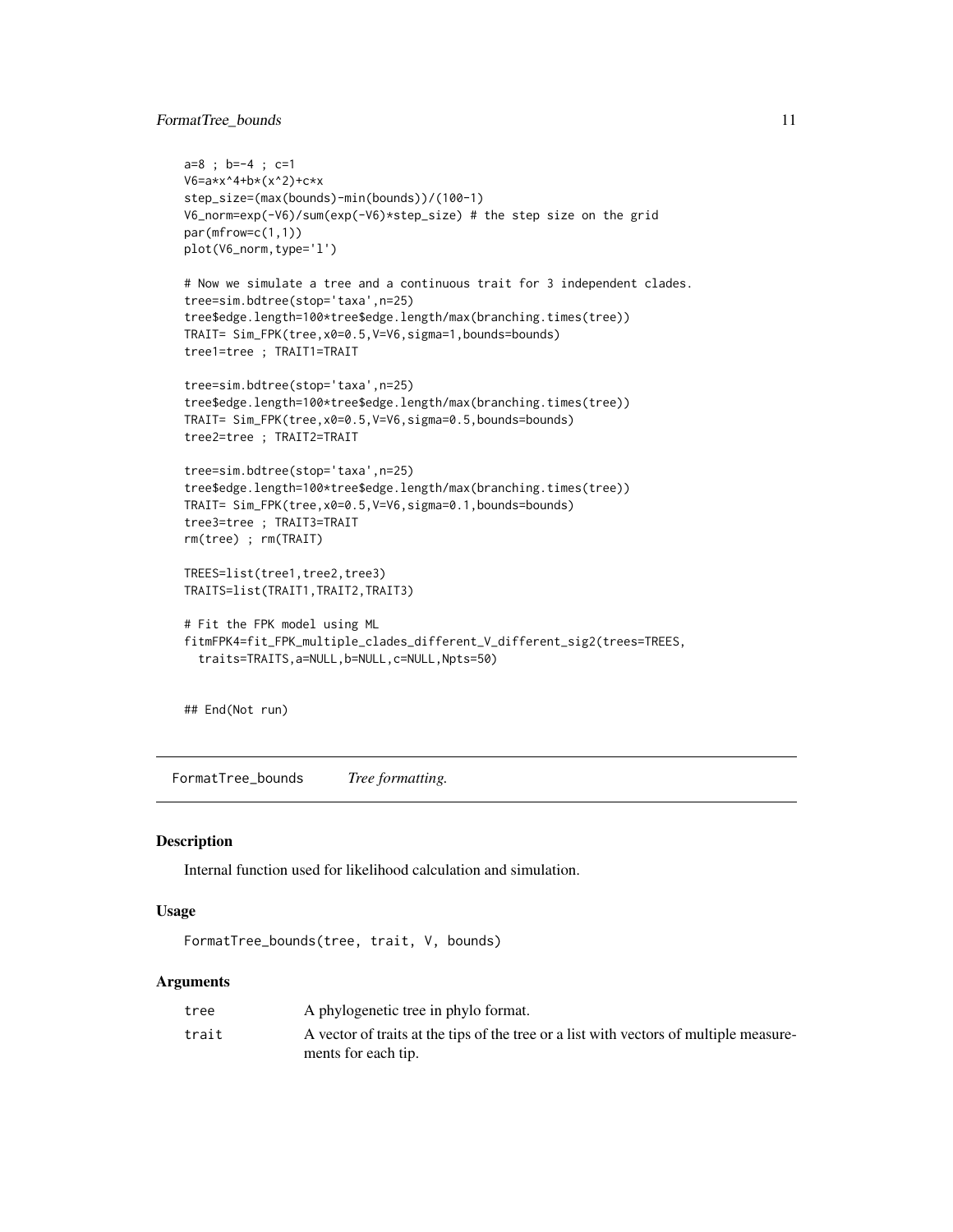<span id="page-11-0"></span>

| V      | A vector giving the evolutionary potential. |
|--------|---------------------------------------------|
| bounds | A vector of bounds of the trait interval.   |

#### Author(s)

F. C. Boucher

FPK\_sim\_traitgram *Simulations with traitgram*

## Description

Simulates a trait evolving according to the FPK model and also plots evolution along branches of this tree using a traitgram.

## Usage

```
FPK_sim_traitgram(tree, x0, a, b, c, bounds, sigsq, time_step, res.x = 200
  , ylim.plot = NULL, return.trait = FALSE)
```
#### Arguments

| tree         | The phylogenetic tree on which to simulate the trait evolving.                                                                                                       |
|--------------|----------------------------------------------------------------------------------------------------------------------------------------------------------------------|
| x0           | The initial value of the trait (at the root of the tree).                                                                                                            |
| a            | The coefficient for the $x^2$ term of the potential.                                                                                                                 |
| b            | The coefficient for the quadratic term of the potential.                                                                                                             |
| C            | The coefficient for the linear term of the potential.                                                                                                                |
| bounds       | The bounds on the trait interval.                                                                                                                                    |
| sigsq        | The evolutionary rate.                                                                                                                                               |
| time_step    | The time step for incremental simulations (should be smaller that the shortest<br>branch in the tree).                                                               |
| res.x        | The number of points to use for discretizing the trait interval.                                                                                                     |
| ylim.plot    | The y limits of the plot. If left to NULL, the bounds of the trait interval will be<br>used, but you might want to zoom in a bit more if the bounds are not reached. |
| return.trait | If set to TRUE, the function returns a named vector of trait values at the tips of<br>the tree.                                                                      |
|              |                                                                                                                                                                      |

## Details

The function is slower than [Sim\\_FPK](#page-29-1) since it simulates step by step along branches. It should be used to visualize trait evolution, but [Sim\\_FPK](#page-29-1) should be preferred for quick simulations.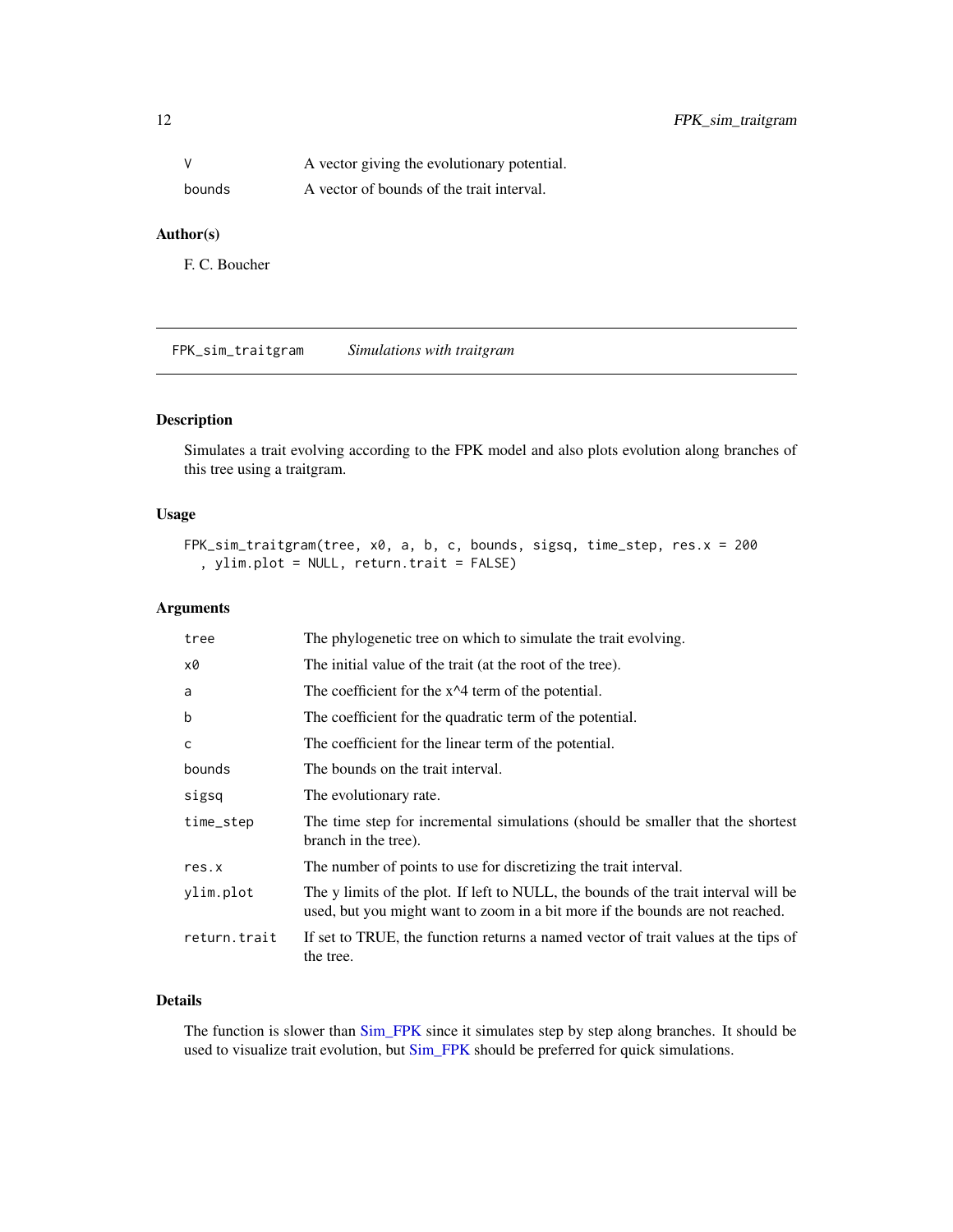## <span id="page-12-0"></span>get.landscape.FPK 13

## Value

The function is mainly designed to produce a plot, but eventually returns a named vector of trait values at the tips of the tree.

## Author(s)

F. C. Boucher

## See Also

[Sim\\_FPK](#page-29-1)

get.landscape.FPK *Plot macroevolutionary landscapes estimated by the FPK or BBM+V models*

## Description

Plots a line representing the adaptive landscape estimated in a BBM+V or an FPK model.

## Usage

```
get.landscape.FPK(fit, Npts = 100, main = "Macroevolutionary landscape"
  , ylab = "N.exp(-V)", xlab = "Trait", xlim = NULL, ylim = NULL)
add.ML.landscape.FPK(fit,Npts=100,COLOR=1,LTY='dashed')
```
#### Arguments

| fit          | An FPK model fit, as returned by find mle_FPK.                                                    |
|--------------|---------------------------------------------------------------------------------------------------|
| Npts         | The number of points used to discretize the trait interval for plotting.                          |
| main         | Title for the plot.                                                                               |
| vlim         | The upper limit of the plotting region when multiple adaptive landscapes are<br>plotted together. |
| xlim         | The limits of thex-axis.                                                                          |
| ylab         | Label of the y-axis.                                                                              |
| xlab         | Label of the x-axis.                                                                              |
| <b>COLOR</b> | The color of the line when added to a plot of the posterior of a MCMC run.                        |
| <b>LTY</b>   | The type of the line when added to a plot of the posterior of a MCMC run.                         |

## Value

A plot of the adaptive landscape across the trait interval.

## Author(s)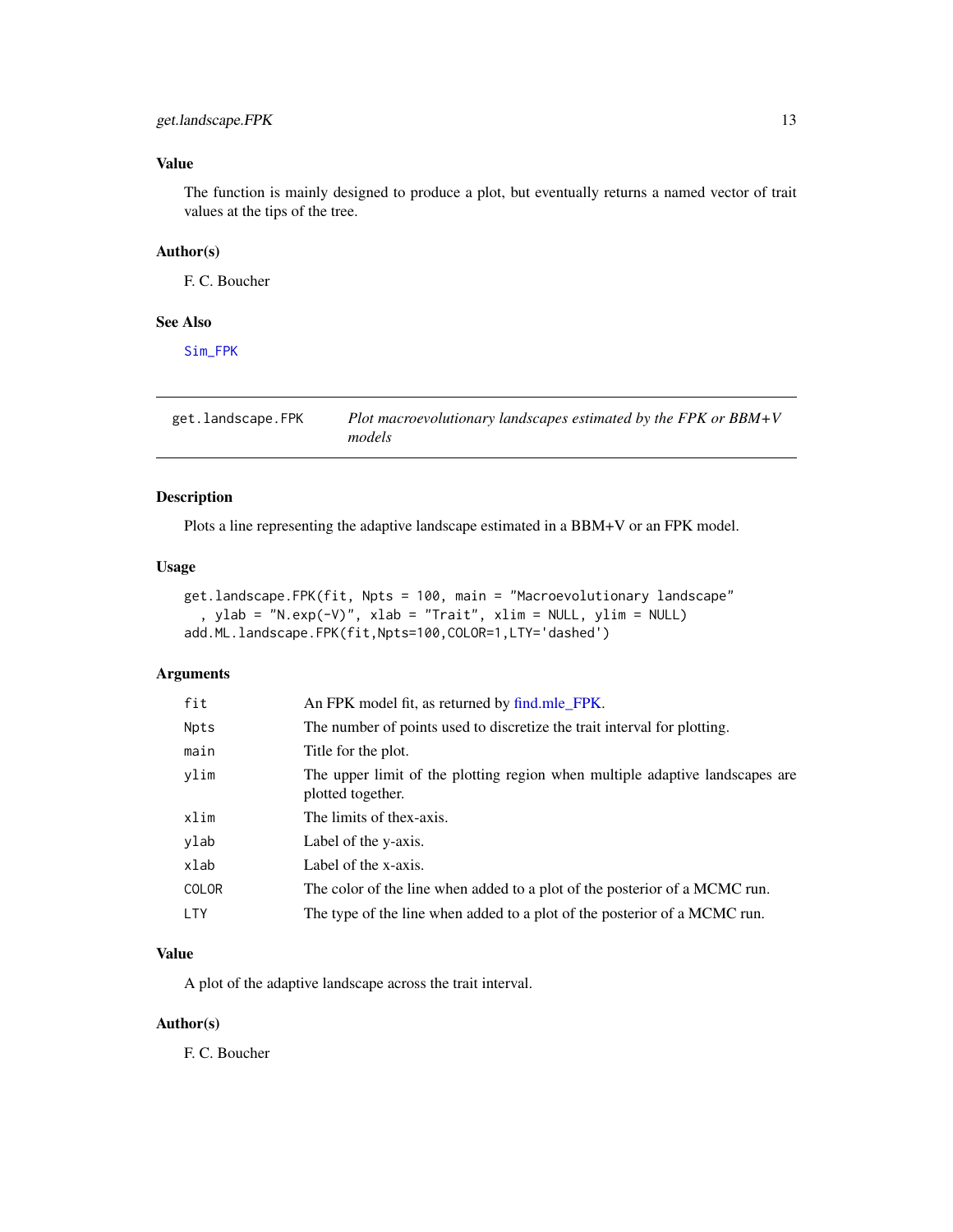#### Examples

```
## Not run:
# Simulate data: tree + continuous trait
library(geiger)
tree=sim.bdtree(stop='taxa',n=10) # tree with few tips for quick tests
tree$edge.length=100*tree$edge.length/max(branching.times(tree)) # rescale the tree
# Simulate trait evolving on a macroevolutionary landscape with two peaks of equal heights
x=seq(from=-1.5,to=1.5,length.out=100)
bounds=c(min(x), max(x)) # the bounds we use for simulating
V6=10*(x^4-0.5*(x^2)+0.*x) # this is the evolutionary potential: it has two wells
TRAIT= Sim_FPK(tree,x0=0,V=V6,sigma=10,bounds=c(-5, 5))
# fit the FPK model:
ll_FPK4=lnL_FPK(tree,TRAIT,Npts=25,a=NULL,b=NULL,c=NULL) # the full model
fit4=find.mle_FPK(model=ll_FPK4)
# Plot the landscape estimated
get.landscape.FPK(fit=fit4)
## End(Not run)
```
get.landscape.FPK.MCMC

*Plot posterior distribution of macroevolutionary landscapes.*

## Description

The function plots the median value of the macroevolutionary landscape across the posterior in a solid line and draws a polygon that streches between two quantiles of the posterior.

#### Usage

```
get.landscape.FPK.MCMC(chain, bounds, Npts = 100, burnin = 0.1,
  probs.CI = c(0.05, 0.95), COLOR_MEDIAN = "red", COLOR_FILL = "red",
  transparency = 0.3, main = "Macroevolutionary landscapes MCMC",
 ylab = "N.exp(-V)", xlab = "Train", xlim = NULL, ylim = NULL)
```
### Arguments

| chain        | An data frame object representing the output of an MCMC chain, as obtained<br>by MH_MCMC_FPK.                |
|--------------|--------------------------------------------------------------------------------------------------------------|
| bounds       | The bounds on the trait interval                                                                             |
| Npts         | The number of points used in the discretization procedure.                                                   |
| burnin       | The percentage of generations discarded as burnin.                                                           |
| probs.CI     | A vector of the two quantiles of the posterior distribution between which sam-<br>ples should be considered. |
| COLOR_MEDIAN | The color used to plot the median macroevolutionary landscape across the pos-<br>terior.                     |

<span id="page-13-0"></span>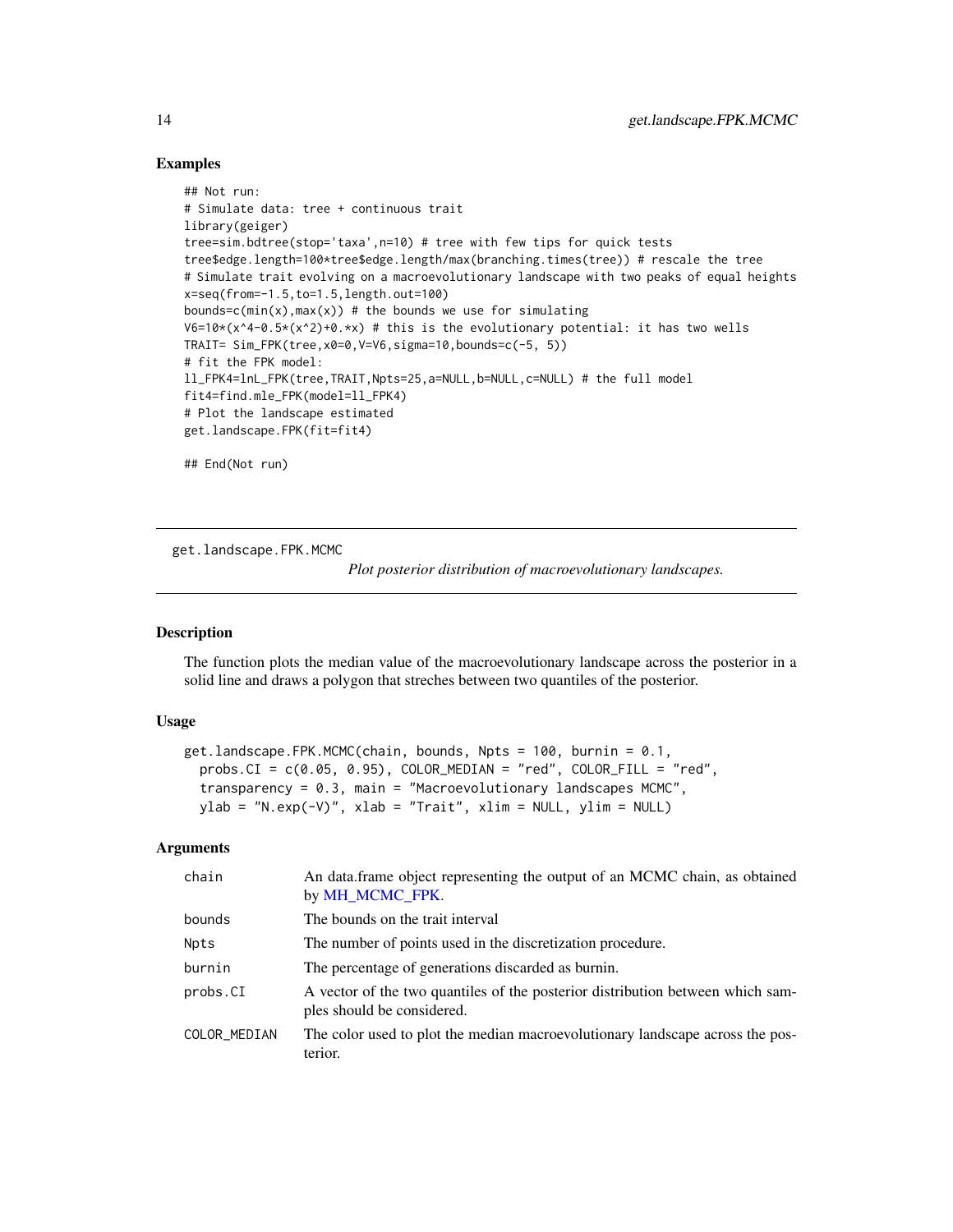<span id="page-14-0"></span>

| COLOR_FILL   | The color used to plot the polygon that stretches between the two quantiles of<br>the posterior. |
|--------------|--------------------------------------------------------------------------------------------------|
| transparency | The transparency used for plotting the polygon                                                   |
| main         | Title of the graph.                                                                              |
| ylab         | y label of the graph.                                                                            |
| xlab         | X label of the graph.                                                                            |
| xlim         |                                                                                                  |
| vlim         |                                                                                                  |

#### Author(s)

F.C. Boucher

## See Also

[MH\\_MCMC\\_FPK](#page-20-1)

#### Examples

```
## Not run:
# Simulate data: tree + continuous trait
library(geiger)
tree=sim.bdtree(stop='taxa',n=10) # tree with few tips for quick tests
tree$edge.length=100*tree$edge.length/max(branching.times(tree)) # rescale the tree
# Simulate trait evolving on a macroevolutionary landscape with two peaks of equal heights
x=seq(from=-1.5,to=1.5,length.out=100)
bounds=c(min(x), max(x)) # the bounds we use for simulating: for technical purposes only
V6=10*(x^4-0.5*(x^2)+0.*x) # this is the evolutionary potential: it has two wells
TRAIT= Sim_FPK(tree,x0=0,V=V6,sigma=10,bounds=c(-5, 5))
# Run a MCMC chain to fit the FPK model
MCMC=MH_MCMC_FPK(tree,trait=TRAIT,bounds=c(5,5),Nsteps=10000,record_every=100,
 plot_every=100,Npts=20,pars_init=c(0,-4,-4,0,1),prob_update=c(0.2,0.25,0.25,0.25,0.05),
 verbose=TRUE,plot=TRUE,save_to='MCMC_FPK_test.Rdata',save_every=100,
 type_priors=c(rep('Normal',4),'Uniform'),
 shape_priors=list(c(0,10),c(0,10),c(0,10),c(0,10),NA),proposal_type='Uniform',
 proposal_sensitivity=c(0.1,0.1,0.1,0.1,1),prior.only=F)
get.landscape.FPK.MCMC(chain=MCMC,bounds=c(5,5),Npts=100,burnin=0.1,
 probs.CI=c(0.025,0.975),COLOR_MEDIAN='red',COLOR_FILL='red',transparency=0.3,
 main='Macroevolutionary landscapes MCMC',ylab='N.exp(-V)',xlab='Trait',
 xlim=NULL,ylim=NULL)
```
## End(Not run)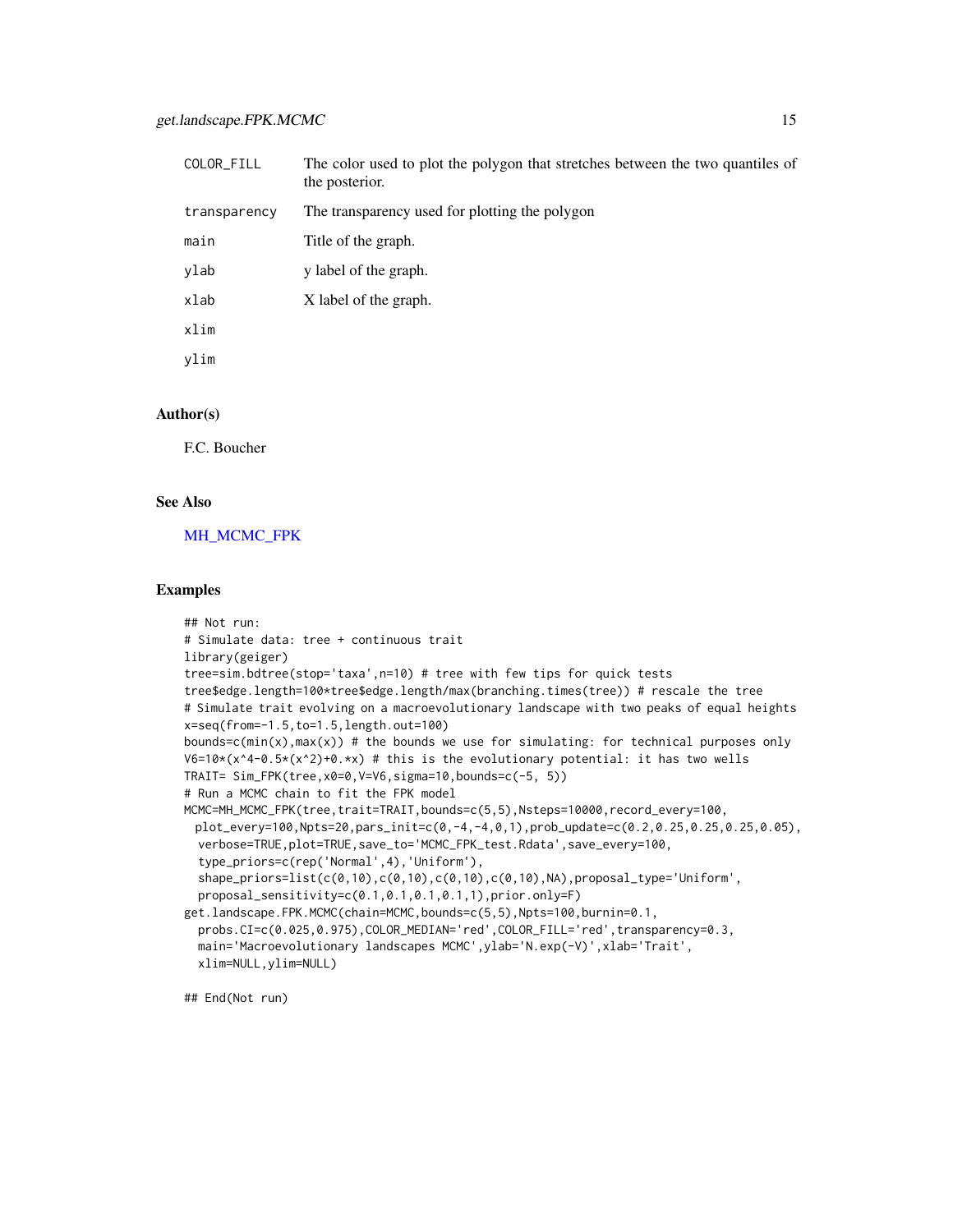<span id="page-15-1"></span><span id="page-15-0"></span>

## <span id="page-15-2"></span>Description

Functions that builds the likelihood function of the FPK or BBMV model

## Usage

```
lnL_FPK(tree, trait, a = NULL, b = NULL, c = NULL, Npts)
lnL_BBMV(tree, trait,bounds, a = NULL, b = NULL, c = NULL, Npts)
```
## Arguments

| tree        | A phylogenetic tree in 'phylo' format                                                                                                                                                                                                                                              |
|-------------|------------------------------------------------------------------------------------------------------------------------------------------------------------------------------------------------------------------------------------------------------------------------------------|
| trait       | A named vector of trait values for the tips of the tree. It should match tip labels<br>in the phylogeny. Alternatively, a named list with one element per tip in the tree,<br>each element being in turn a numeric vector with multiple measurements of the<br>trait for this tip. |
| bounds      | The two bounds that constrain trait values when fitting the BBMV model. Spec-<br>ified by a numeric vector containing the minimum and maximum bound of the<br>trait interval as the first and second element, respectively.                                                        |
| a           | The value of the $x^2$ term in the evolutionary potential. If set to NULL (the<br>default), this parameter will be estimated. If a numeric value is provided, this<br>parameter will be fixed to the value specified.                                                              |
| b           | The value of the quadratic term in the evolutionary potential. If set to NULL<br>(the default), this parameter will be estimated. If a numeric value is provided,<br>this parameter will be fixed to the value specified.                                                          |
| C           | The value of the linear term in the evolutionary potential. If set to NULL (the<br>default), this parameter will be estimated. If a numeric value is provided, this<br>parameter will be fixed to the value specified.                                                             |
| <b>Npts</b> | The number of points used in the discretization procedure.                                                                                                                                                                                                                         |

## Value

A list of several items, including the data and model call, but most importantly the likelihood function (\$fun element).

## Author(s)

F.C. Boucher

### See Also

[find.mle\\_FPK](#page-6-1)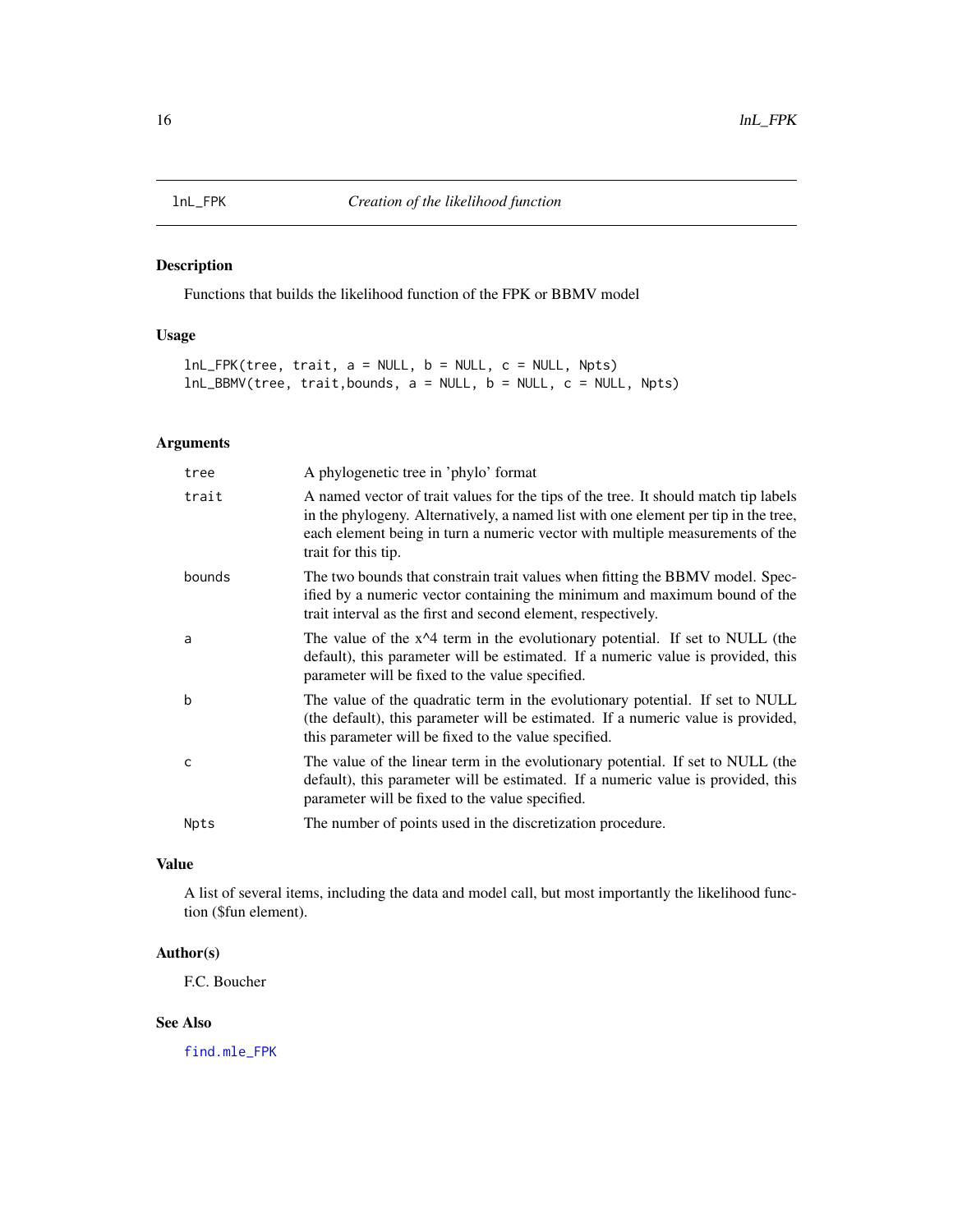#### <span id="page-16-0"></span>Examples

```
## Not run:
# Simulate data: tree + continuous trait
library(geiger)
tree=sim.bdtree(stop='taxa',n=10) # tree with few tips for quick tests
tree$edge.length=100*tree$edge.length/max(branching.times(tree)) # rescale the tree
# Simulate trait evolving on a macroevolutionary landscape with two peaks of equal heights
x=seq(from=-1.5,to=1.5,length.out=100)
bounds=c(min(x), max(x)) # the bounds we use for simulating
V6=10*(x^4-0.5*(x^2)+0.*x) # this is the evolutionary potential: it has two wells
TRAIT= Sim_FPK(tree,x0=0,V=V6,sigma=10,bounds=c(-5, 5))
# create a likelihood function for the FPK model:
ll_FPK4=lnL_FPK(tree,TRAIT,Npts=25,a=NULL,b=NULL,c=NULL) # the full model
## End(Not run)
```
<span id="page-16-1"></span>lnl\_FPK\_multiclades\_same\_V\_different\_sig2 *Likelihood functions for multiple clades*

#### <span id="page-16-2"></span>Description

These functions create likelihood functions of the FPK or BBMV model over multiple, independent, clades.

#### Usage

```
lnl_FPK_multiclades_same_V_different_sig2(trees, traits,
  a = NULL, b = NULL, c = NULL, Npts = 50)
lnl_FPK_multiclades_same_V_same_sig2(trees, traits,
  a = NULL, b = NULL, c = NULL, Npts = 50lnl_BBMV_multiclades_same_V_different_sig2(trees, traits,bounds,
  a = NULL, b = NULL, c = NULL, Npts = 50lnl_BBMV_multiclades_same_V_same_sig2(trees, traits,bounds,
  a = NULL, b = NULL, c = NULL, Npts = 50)
```
#### Arguments

| trees  | A list of phylogenetic trees in 'phylo' format, one per clade.                                                                                                                                                              |
|--------|-----------------------------------------------------------------------------------------------------------------------------------------------------------------------------------------------------------------------------|
| traits | A list of trait vectors for species in each clade. Should be in the same order as<br>trees.                                                                                                                                 |
| bounds | The two bounds that constrain trait values when fitting the BBMV model. Spec-<br>ified by a numeric vector containing the minimum and maximum bound of the<br>trait interval as the first and second element, respectively. |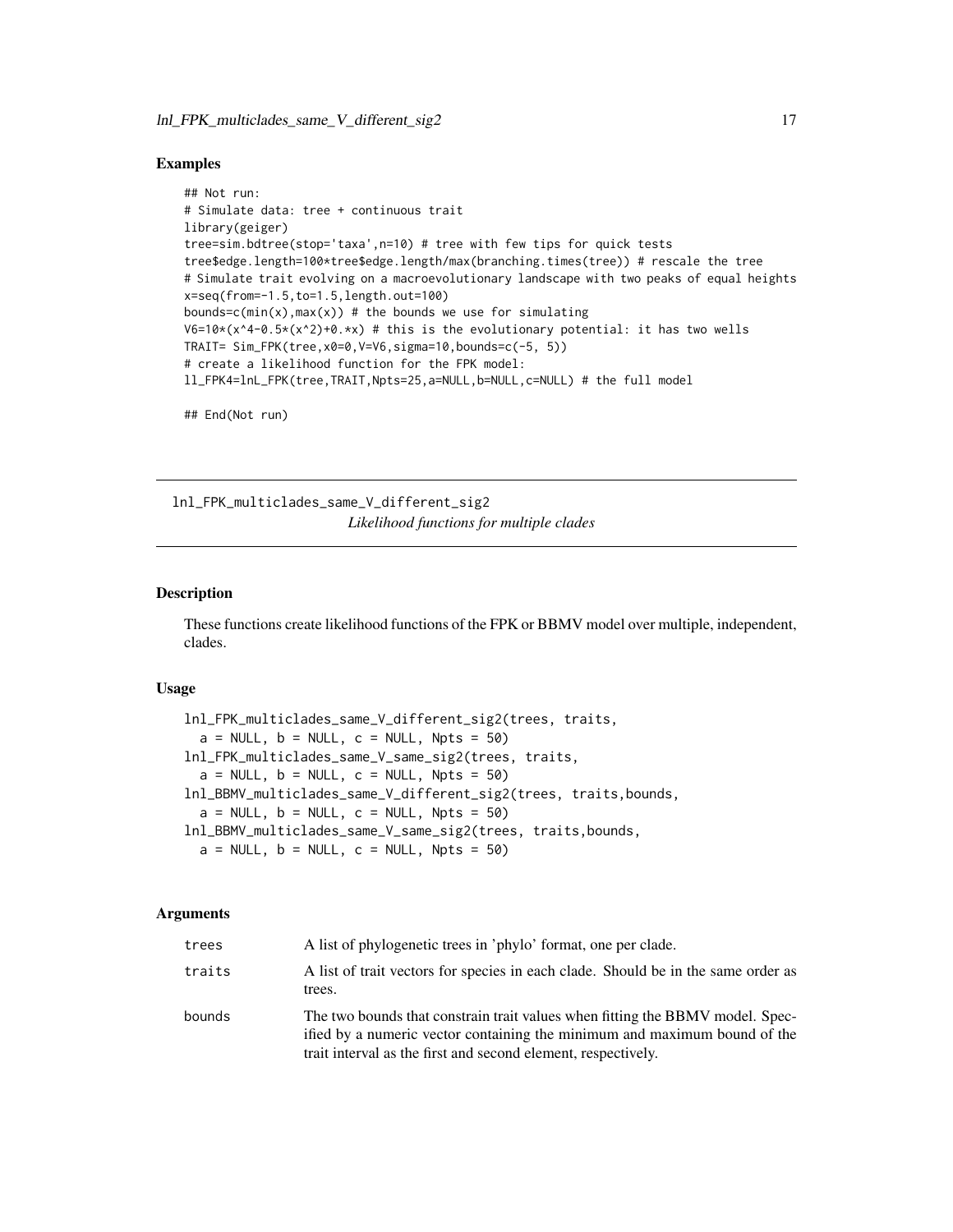<span id="page-17-0"></span>

| a    | The value of the $x^2$ term in the evolutionary potential. If set to NULL (the<br>default), this parameter will be estimated. If a numeric value is provided, this<br>parameter will be fixed to the value specified.     |
|------|---------------------------------------------------------------------------------------------------------------------------------------------------------------------------------------------------------------------------|
| b    | The value of the quadratic term in the evolutionary potential. If set to NULL<br>(the default), this parameter will be estimated. If a numeric value is provided,<br>this parameter will be fixed to the value specified. |
| C    | The value of the linear term in the evolutionary potential. If set to NULL (the<br>default), this parameter will be estimated. If a numeric value is provided, this<br>parameter will be fixed to the value specified.    |
| Npts | The number of points used in the discretization procedure.                                                                                                                                                                |

#### Author(s)

F. C. Boucher

#### See Also

[find.mle\\_FPK\\_multiple\\_clades\\_same\\_V\\_different\\_sig2](#page-7-1) [find.mle\\_FPK\\_multiple\\_clades\\_same\\_V\\_same\\_sig2](#page-7-2)

#### Examples

```
## Not run:
# We first create a potential that we will use to simulate trait evolution
# It has two peaks of very unequal heights
x=seq(from=-1.5,to=1.5,length.out=100)
bounds=c(min(x),max(x)) # the bounds we use for simulating
a=8 ; b=-4 ; c=1
V6=a*x^4+b*(x^2)+c*x
step_size=(max(bounds)-min(bounds))/(100-1)
V6_norm=exp(-V6)/sum(exp(-V6)*step_size) # the step size on the grid
par(mfrow=c(1,1))plot(V6_norm,type='l')
# Now we simulate a tree and a continuous trait for 3 independent clades.
tree=sim.bdtree(stop='taxa',n=25)
tree$edge.length=100*tree$edge.length/max(branching.times(tree))
TRAIT= Sim_FPK(tree,x0=0.5,V=V6,sigma=1,bounds=bounds)
tree1=tree ; TRAIT1=TRAIT
```

```
tree=sim.bdtree(stop='taxa',n=25)
tree$edge.length=100*tree$edge.length/max(branching.times(tree))
TRAIT= Sim_FPK(tree,x0=0.5,V=V6,sigma=0.5,bounds=bounds)
tree2=tree ; TRAIT2=TRAIT
```

```
tree=sim.bdtree(stop='taxa',n=25)
tree$edge.length=100*tree$edge.length/max(branching.times(tree))
TRAIT= Sim_FPK(tree,x0=0.5,V=V6,sigma=0.1,bounds=bounds)
tree3=tree ; TRAIT3=TRAIT
rm(tree) ; rm(TRAIT)
```

```
TREES=list(tree1,tree2,tree3)
```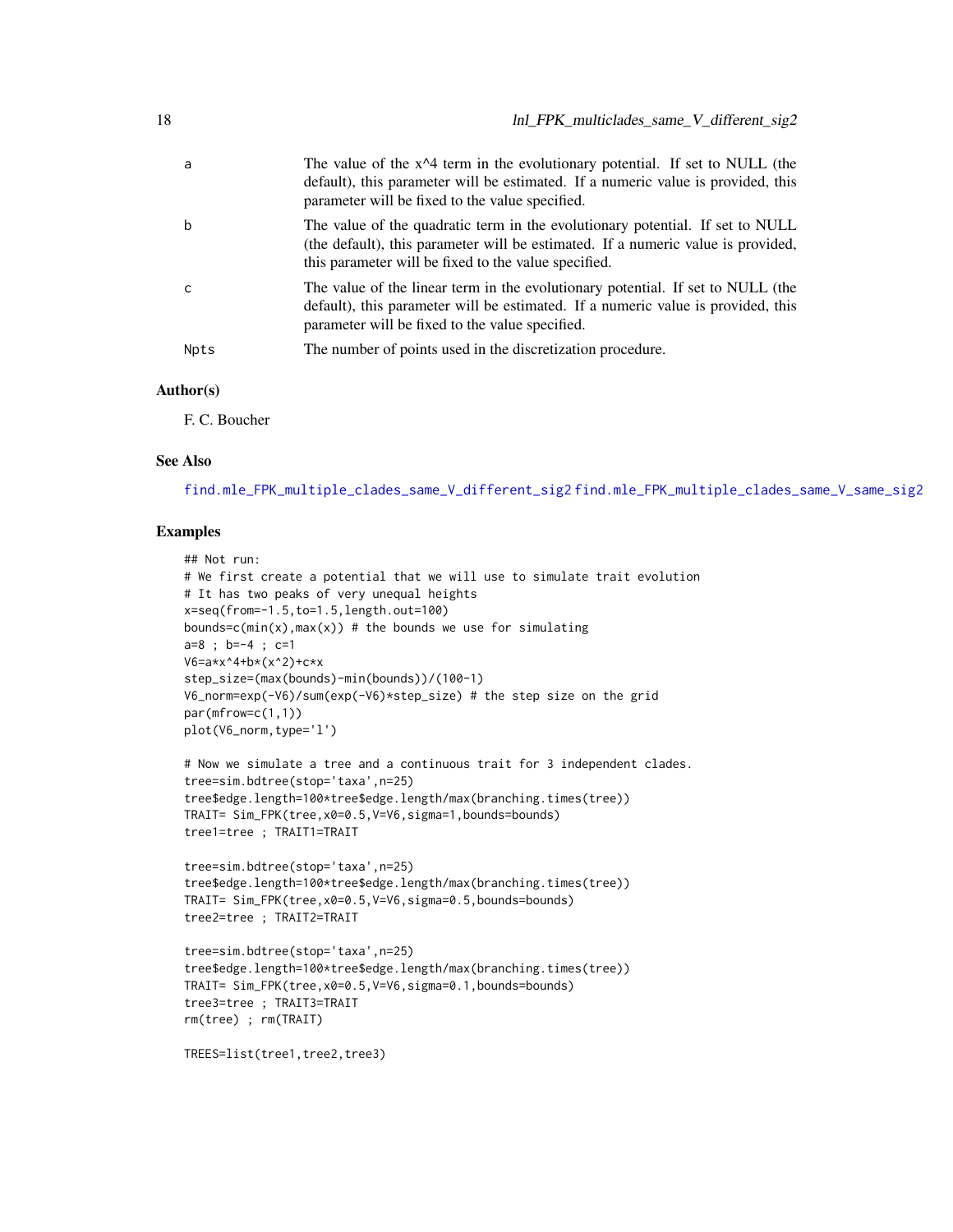## <span id="page-18-0"></span>LogLik\_bounds 19

```
TRAITS=list(TRAIT1,TRAIT2,TRAIT3)
# Fit the FPK model using ML
testbFPK4=lnl_FPK_multiclades_same_V_different_sig2(trees=TREES,
  traits=TRAITS,a=NULL,b=NULL,c=NULL,Npts=50)
fitbFPK4=find.mle_FPK_multiple_clades_same_V_different_sig2(model=testbFPK4,
  method='Nelder-Mead',init.optim=NULL)
```
## End(Not run)

LogLik\_bounds *Likelihood of the FPK model*

## Description

Internal functions use to calculate the likelihood of the FPK model, used in ML and MCMC estimation.

#### Usage

```
LogLik_bounds(tree_formatted, dCoeff, dMat, bounds)
LogLik_bounds_est_root(tree, trait, dCoeff, V, x0_pos, bounds)
```
#### Arguments

|        | tree_formatted A formatted tree as returned by FormatTree_bounds.                                   |
|--------|-----------------------------------------------------------------------------------------------------|
| dCoeff | The diffusion coefficient.                                                                          |
| dMat   | The discretized diffusion matrix.                                                                   |
| V      | A numeric vector giving the value of the evolutionary potential in each point of<br>the trait grid. |
| bounds | A vector giving the bounds of the trait interval.                                                   |
| x0_pos | The value of the trait at the root of the tree.                                                     |
| tree   | A phylogenetic tree in phylo format.                                                                |
| trait  | A trait vector for tip taxa.                                                                        |

## Author(s)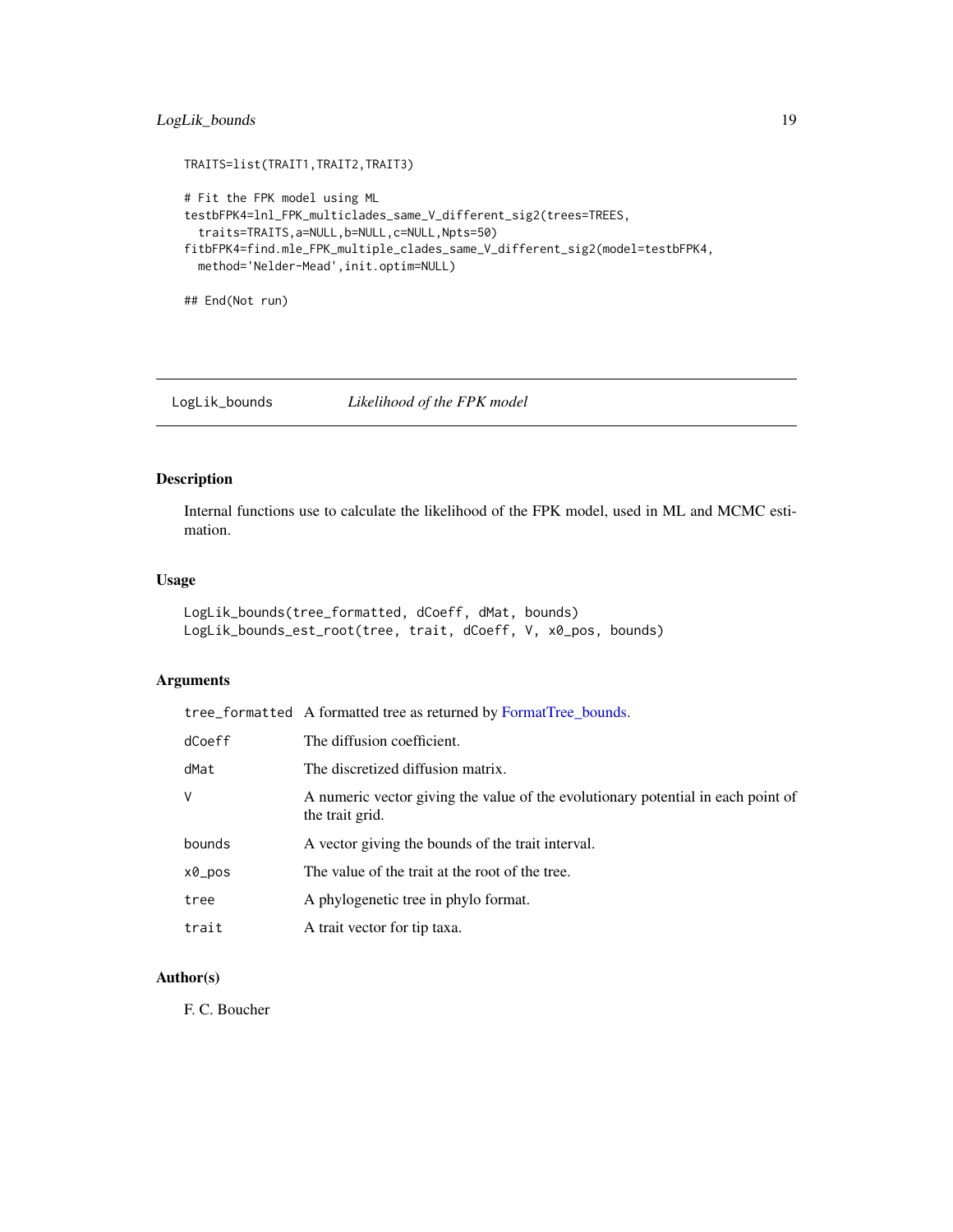<span id="page-19-0"></span>log\_prior\_5pars\_root\_bounds

*Prior function.*

### Description

Internal function that calculates the log prior, used in MCMC estimation of the BBM+V model.

## Usage

```
log_prior_5pars_root_bounds(type = c(rep("Normal", 4), "Uniform") , shape =
 list(c(0, 10), c(0, 10), c(0, 10), c(0, 10), NA), pars, Npts)
```
## Arguments

| type        | A vector giving the type of prior for each parameter.        |
|-------------|--------------------------------------------------------------|
| shape       | A list giving the shape of the prior for each parameter.     |
| pars        | The parameter values at which the prior should be evaluated. |
| <b>Npts</b> | The number of points on the grid.                            |

## Author(s)

F. C. Boucher

log\_prior\_nclades\_plus\_3\_pars *Prior function.*

## Description

Internal function that calculates the log prior, used in MCMC estimation of the BBM+V model.

### Usage

```
log_prior_nclades_plus_3_pars(type = NULL, shape = NULL, pars, n_clades)
```
## Arguments

| type     | A vector giving the type of prior for each parameter.        |
|----------|--------------------------------------------------------------|
| shape    | A list giving the shape of the prior for each parameter.     |
| pars     | The parameter values at which the prior should be evaluated. |
| n clades | The number of clades included in the multiclade analysis.    |

#### Author(s)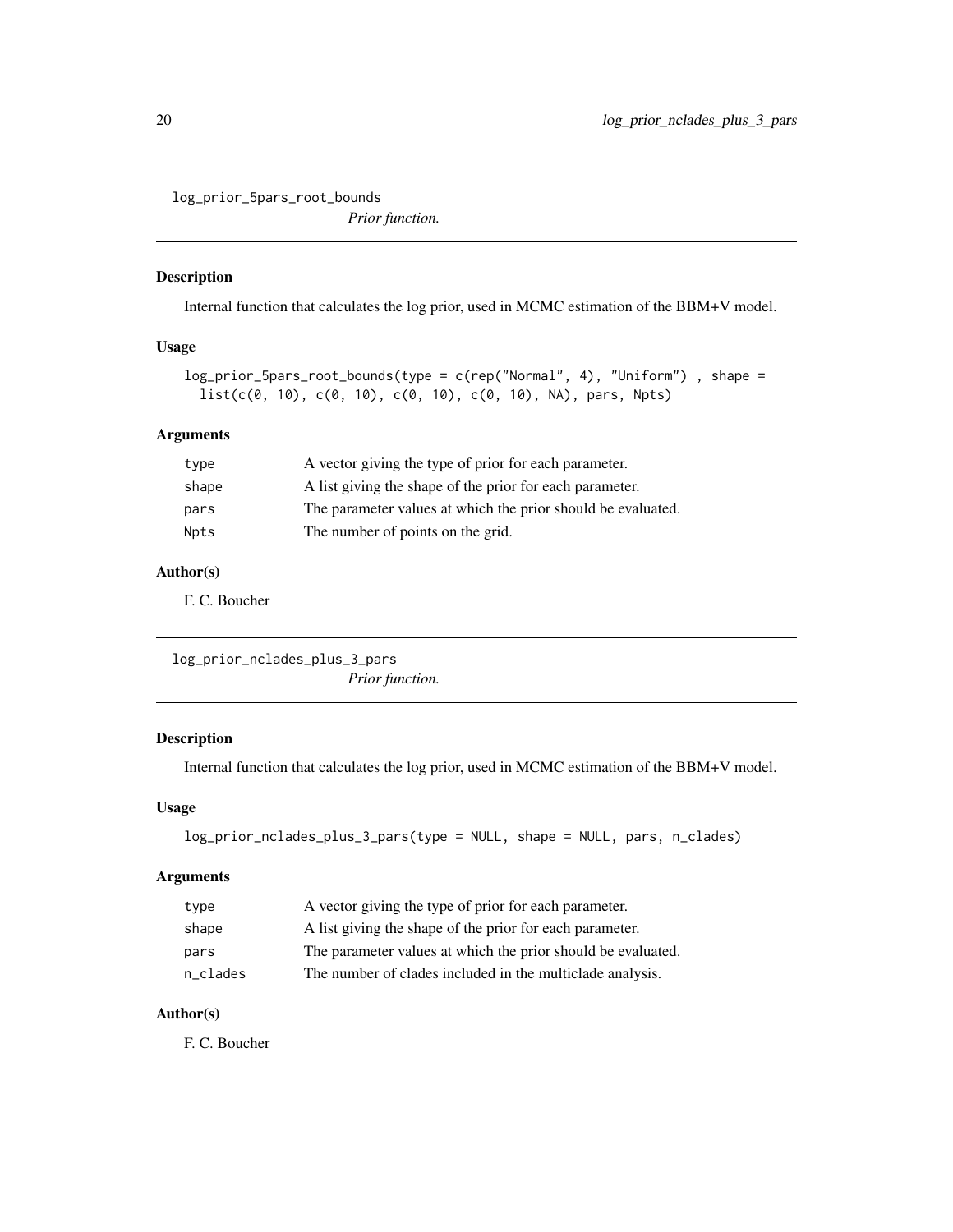<span id="page-20-1"></span><span id="page-20-0"></span>

#### Description

The function estimates the parameters of the BBM+V model using an MCMC chain with the Metropolis Hastings algorithm and a Gibbs sampler.

## Usage

```
MH_MCMC_FPK(tree, trait, bounds, Nsteps = 5e+05, record_every = 100, plot_every = 500,
 Npts = 50, pars\_init = c(0, 0, 0, 0, 25), prob\_update = c(0.2, 0.2, 0.2, 0.2, 0.2),
 verbose = TRUE, plot = TRUE, save_to = "MCMC_FPK_test.Rdata", save_every = 10000,
  type_priors = c(rep("Normal", 4), "Uniform"),
  shape_priors = list(c(0, 10), c(0, 10), c(0, 10), c(0, 10), C(0, 10), NA),
  proposal_type = "Uniform", proposal_sensitivity = c(0.1, 0.1, 0.1, 0.1, 1),
  prior.only = F, burnin.plot = 0.1)
```
## Arguments

| A phylogenetic tree in phylo format.                                                                                                                   |
|--------------------------------------------------------------------------------------------------------------------------------------------------------|
| A named vector of trait values for the tips of the tree. It should match tip labels<br>in the phylogeny.                                               |
| A vector with two elements giving the bounds on the trait interval.                                                                                    |
| The number of generations in the MCMC chain.                                                                                                           |
| The frequency used for sampling the MCMC chain.                                                                                                        |
| The frequency at which the chain is plotted (if plot=TRUE).                                                                                            |
| The number of points on the grid between the bounds.                                                                                                   |
| A vector giving the initial parameters for starting the algorithm, which corre-<br>spond to the following: $c(log(\text{sig}^{\wedge}2/2),a,b,c,x0)$ . |
| A vector giving the relative frequencies of update of the different parameters of<br>the model.                                                        |
| If TRUE, will print some generations of the chain to the screen.                                                                                       |
| If TRUE, the chain is plotted from time to time.                                                                                                       |
| The path to the file where the chain is saved (can be useful in case the chain<br>crashes).                                                            |
| Sets how often the chain is saved.                                                                                                                     |
| A character vector specifying the type of priors used. Either 'Uniform' or 'Nor-<br>mal'. See Details.                                                 |
| A list that gives the shape for each prior. See Details.                                                                                               |
| The type of proposal function, only 'Uniform' is available (the default).                                                                              |
|                                                                                                                                                        |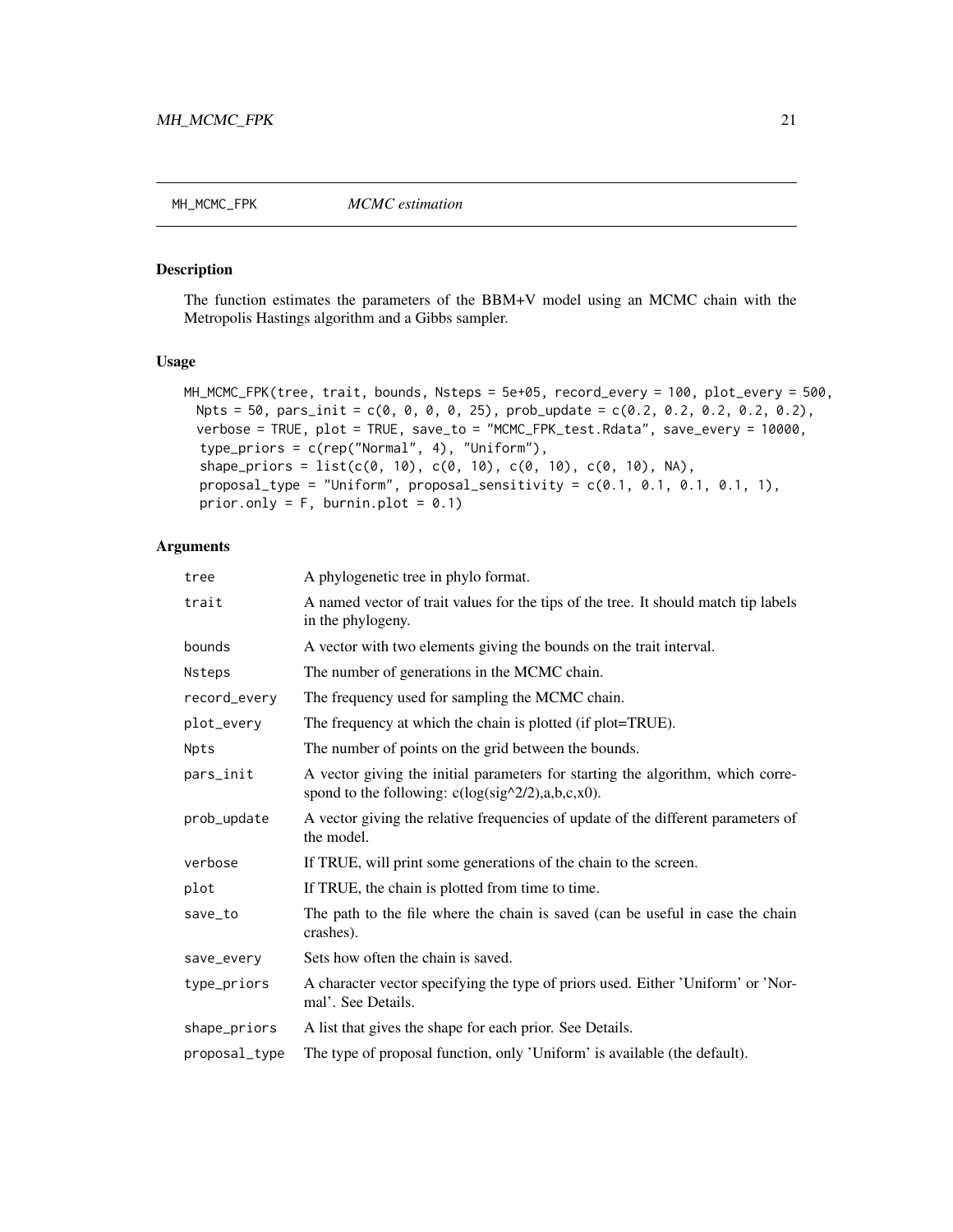| proposal_sensitivity |                                                                                                                                                              |
|----------------------|--------------------------------------------------------------------------------------------------------------------------------------------------------------|
|                      | A numeric vector specifying the width of the uniform proposal for each param-<br>eter. See Details.                                                          |
| prior.only           | Default to FALSE for estimation of the posterior. If TRUE, the likelihood is not<br>evaluated: this is mostly useful for internal test of the Gibbs sampler. |
| burnin.plot          | The percentage of samples considered as burnin and thus not shown on the trace<br>plot that the function produces.                                           |

## Details

When specifying intial parameters yourself, be careful since  $x0$  is actually the index of the point on the grid (between 1 and Npts int), not the actual root value. Also the first parameter is the diffusion coefficient ( $log(sign^2/2))$ , not the evolutionary rate ( $sig^2$ ). Finally, be careful that the bounds you propose must contain all trait values in you dataset.

Priors can be either 'Normal' (preferred) or 'Uniform' for log(sig^2/2), a, b and c. The only option for x0 is a discrete uniform prior, specified by 'Uniform'.

Each element of the shape\_priors list should be a vector giving c(mean,sd) for normal priors and c(min,max) for continuous uniform priors. The shape is not specified for the root prior (it is set as 'NA' by default), since it is fixed to be discrete uniform on the grid.

Elements of the proposal\_sensitivity vector can be any positive number for continuously varying parameters:  $c(\log(\text{sig}^{\wedge}2/2),a,b,c)$ . Default values should often be a good start. Only integer numbers are possible for x0 and give how many steps at a time can be travelled on the trait grid when updating these parameters. It is recommended to keep it to 1, as it is by default.

### Value

A matrix of numeric values giving values of all parameters, the likelihood, prior and posterior at each generation sampled in the MCMC chain (one row per sample taken). The matrix has the following columns:

| step         | The number of the generation sampled.                            |
|--------------|------------------------------------------------------------------|
| sigsq        | The evolutionary rate.                                           |
| a            | The coefficient of the $x^2$ term of the evolutionary potential. |
| b            | The coefficient of the $x^2$ term of the evolutionary potential. |
| $\mathsf{C}$ | The coefficient of the x term of the evolutionary potential.     |
| root         | The value of the trait at the root of the tree.                  |
| lnprior      | The logarithm of the prior.                                      |
| lnlik        | The logarithm of the likelihood.                                 |
| quasi-lnpost | The logarithm of the (unnormalized) posterior.                   |
| Acceptance   | Whether the proposed MCMC move was accepted $(1)$ or not $(0)$ . |
| Par_updated  | Which parameter was updated in this generation.                  |

#### Author(s)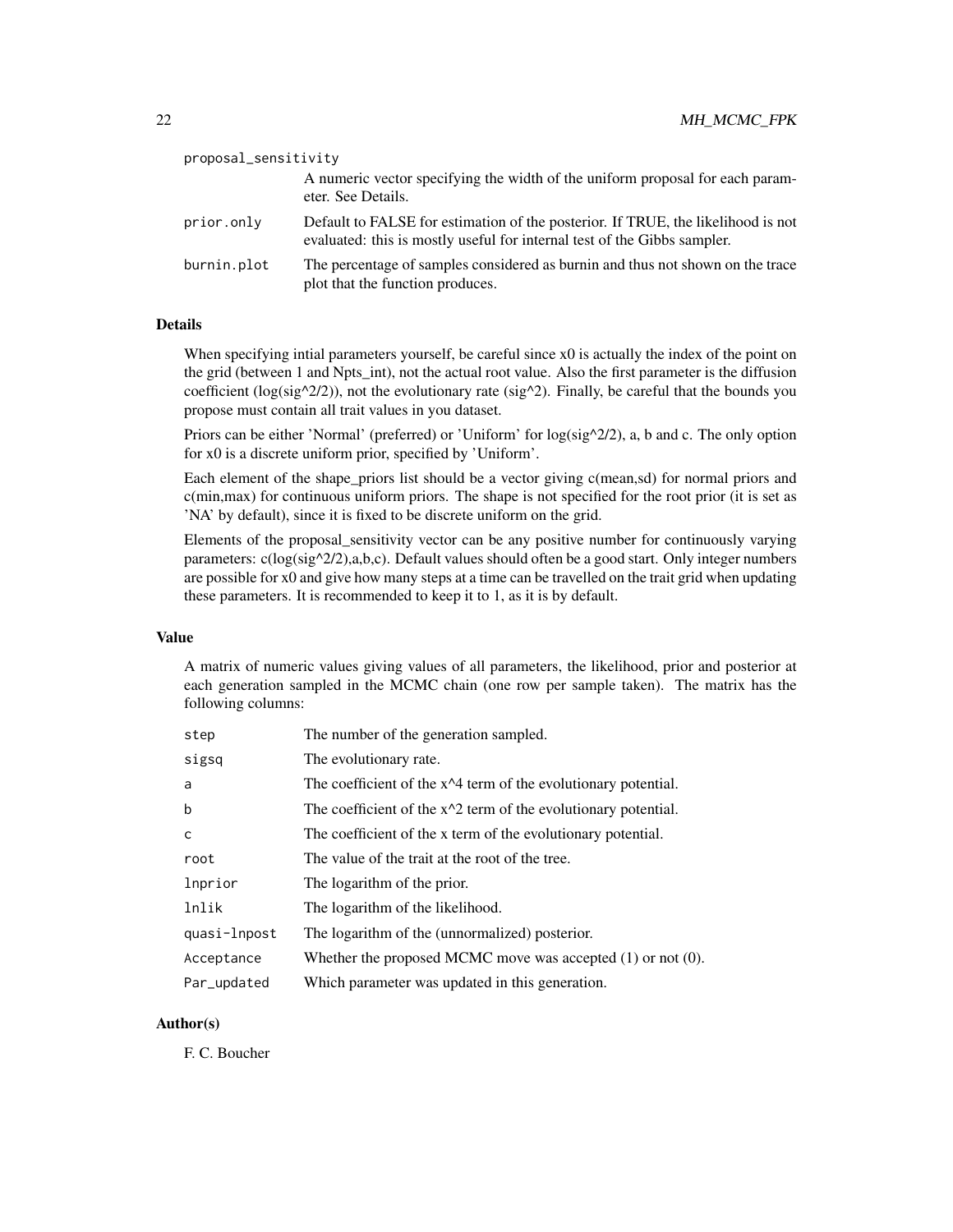## <span id="page-22-0"></span>MH\_MCMC\_FPK\_multiclades 23

#### Examples

```
## Not run:
# Simulate data: tree + continuous trait
library(geiger)
tree=sim.bdtree(stop='taxa',n=10) # tree with few tips for quick tests
tree$edge.length=100*tree$edge.length/max(branching.times(tree)) # rescale the tree
# Simulate trait evolving on a macroevolutionary landscape with two peaks of equal heights
x=seq(from=-1.5,to=1.5,length.out=100)
bounds=c(min(x), max(x)) # the bounds we use for simulating: for technical purposes only
V6=10*(x^4-0.5*(x^2)+0.*x) # this is the evolutionary potential: it has two wells
TRAIT= Sim_FPK(tree,x0=0,V=V6,sigma=10,bounds=c(-5, 5))
# Run a MCMC chain to fit the FPK model
MCMC=MH_MCMC_FPK(tree,trait=TRAIT,bounds=c(5,5),Nsteps=10000,record_every=100,
 plot_every=100,Npts=20,pars_init=c(0,-4,-4,0,1),prob_update=c(0.2,0.25,0.25,0.25,0.05),
  verbose=TRUE,plot=TRUE,save_to='MCMC_FPK_test.Rdata',save_every=100,
  type_priors=c(rep('Normal',4),'Uniform'),
  shape_priors=list(c(0,10),c(0,10),c(0,10),c(0,10),NA),proposal_type='Uniform',
  proposal_sensitivity=c(0.1,0.1,0.1,0.1,1),prior.only=F)
```
## End(Not run)

MH\_MCMC\_FPK\_multiclades

*MCMC estimation on multiple clades*

## Description

This function estimates parameter of the FPK model on multiple clades at once, making the assumption that they share the same macroevolutionary landscape but have different rates of evolution.

#### Usage

```
MH_MCMC_FPK_multiclades(trees, traits, bounds, Nsteps = 5e+05, record_every = 100,
   plot_every = 500, Npts = 50, pars_init = NULL, prob_update = NULL, verbose = TRUE,
   plot = TRUE, save_to = "MCMC_FPK_test.Rdata", save_every = 10000, type_priors = NULL,
    shape_priors = NULL, proposal_type = "Normal", proposal_sensitivity = NULL,
    prior.only = F, burnin.plot = 0.1)
```
#### Arguments

|                  | A list of trait vectors for species in each clade. Should be in the same order as                                                                                                                                           |
|------------------|-----------------------------------------------------------------------------------------------------------------------------------------------------------------------------------------------------------------------------|
| traits<br>trees. |                                                                                                                                                                                                                             |
| bounds           | The two bounds that constrain trait values when fitting the BBMV model. Spec-<br>ified by a numeric vector containing the minimum and maximum bound of the<br>trait interval as the first and second element, respectively. |
| Nsteps           | The number of steps in the MCMC chain.                                                                                                                                                                                      |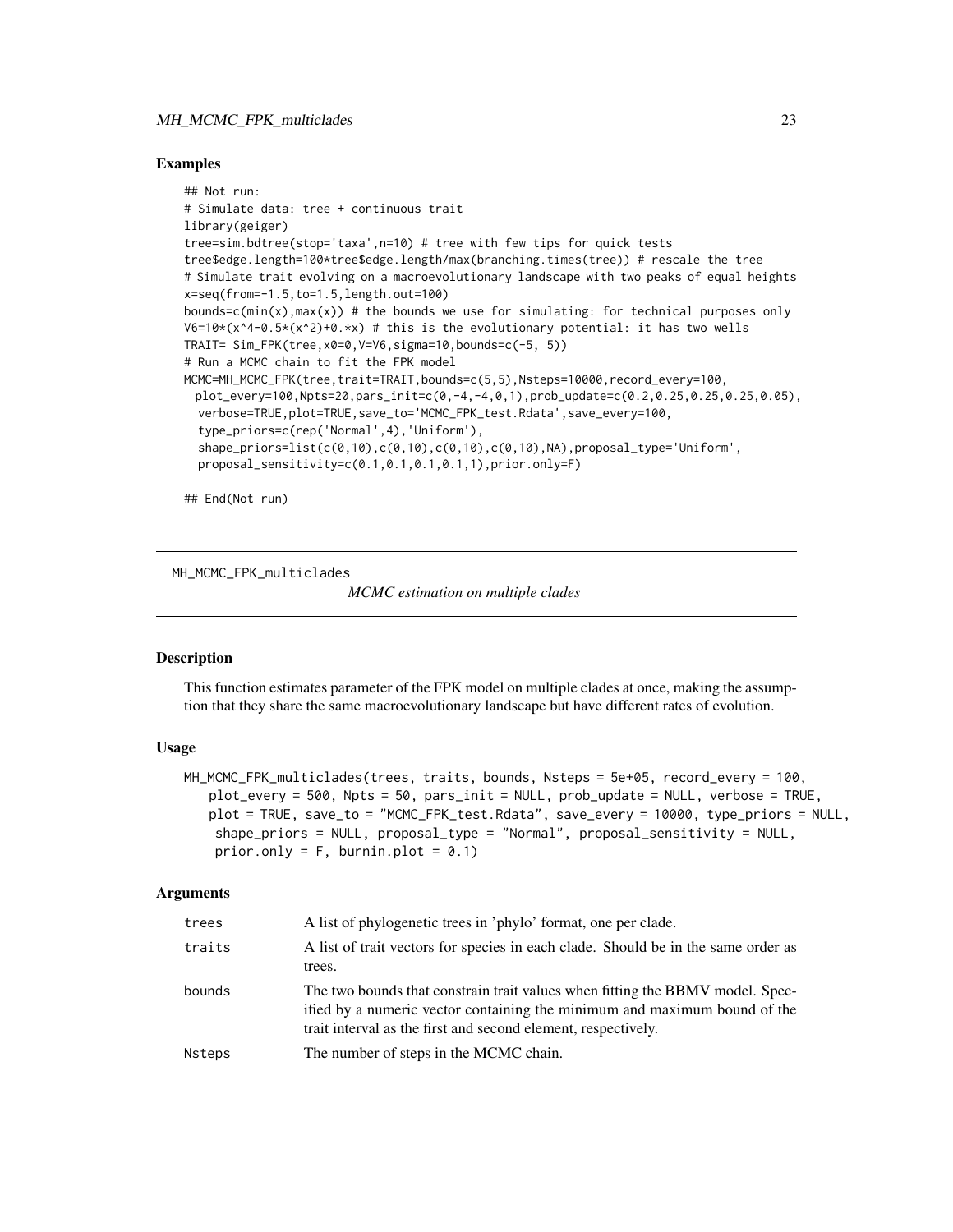| record_every         | How often to record a generation in the chain.                                                                                                                                                                                   |
|----------------------|----------------------------------------------------------------------------------------------------------------------------------------------------------------------------------------------------------------------------------|
| plot_every           | How often to plot the trace of the chain.                                                                                                                                                                                        |
| Npts                 | The number of points used in the discretization procedure.                                                                                                                                                                       |
| pars_init            | The initial parameter values.                                                                                                                                                                                                    |
| prob_update          | A numeric vector with the relative probability of update of each parameter of<br>the model.                                                                                                                                      |
| verbose              | If TRUE, prints generations to the screen.                                                                                                                                                                                       |
| plot                 | If TRUE, plots the trace of parameter values along iterations during the MCMC<br>run.                                                                                                                                            |
| save_to              | The directory in which the chain should be saved.                                                                                                                                                                                |
| save_every           | How often to save the chain.                                                                                                                                                                                                     |
| type_priors          | The type of priors used, can be either normal (preferred) or uniform for $log(sig2/2)$ ,<br>a, b and c, ; and can only be discrete uniform for x0.                                                                               |
| shape_priors         | A list that gives the shape for each prior. (mean,sd) for normal priors and<br>(min, max) for continuous uniform priors. The shape is not specified for the<br>root prior, since it is fixed to be discrete uniform on the grid. |
| proposal_type        | The type of proposal function, only uniform is available so far.                                                                                                                                                                 |
| proposal_sensitivity |                                                                                                                                                                                                                                  |
|                      | The width of the uniform proposal. The entire value for x0 gives how many<br>steps at a time can be travelled on the trait grid (better to keep it to 1)                                                                         |
| prior.only           | If TRUE, only the prior is explored but the likelihood is ignored. Default to false<br>for estimation of the posterior.                                                                                                          |
| burnin.plot          | The frequency of samples that should be discarded as burnin in trace plots.                                                                                                                                                      |

#### Details

When specifying intial parameters yourself, be careful since x0 is actually the index of the point on the grid (between 1 and Npts\_int), not the actual root value. Also the first n parameter, n being the number of clades studied, are diffusion coefficients ( $log(sign^2/2))$ , not evolutionary rates (sig^2). Finally, be careful that the bounds you propose must contain all trait values in you dataset.

Priors can be either 'Normal' (preferred) or 'Uniform' for  $log( sig^2/2/2)$ , a, b and c. The only option for x0 is a discrete uniform prior, specified by 'Uniform'.

Each element of the shape\_priors list should be a vector giving c(mean,sd) for normal priors and c(min,max) for continuous uniform priors. The shape is not specified for the root prior (it is set as 'NA' by default), since it is fixed to be discrete uniform on the grid.

Elements of the proposal\_sensitivity vector can be any positive number for continuously varying parameters: c(log(sig^2/2),a,b,c). Default values should often be a good start. Only integer numbers are possible for x0 and give how many steps at a time can be travelled on the trait grid when updating these parameters. It is recommended to keep it to 1, as it is by default.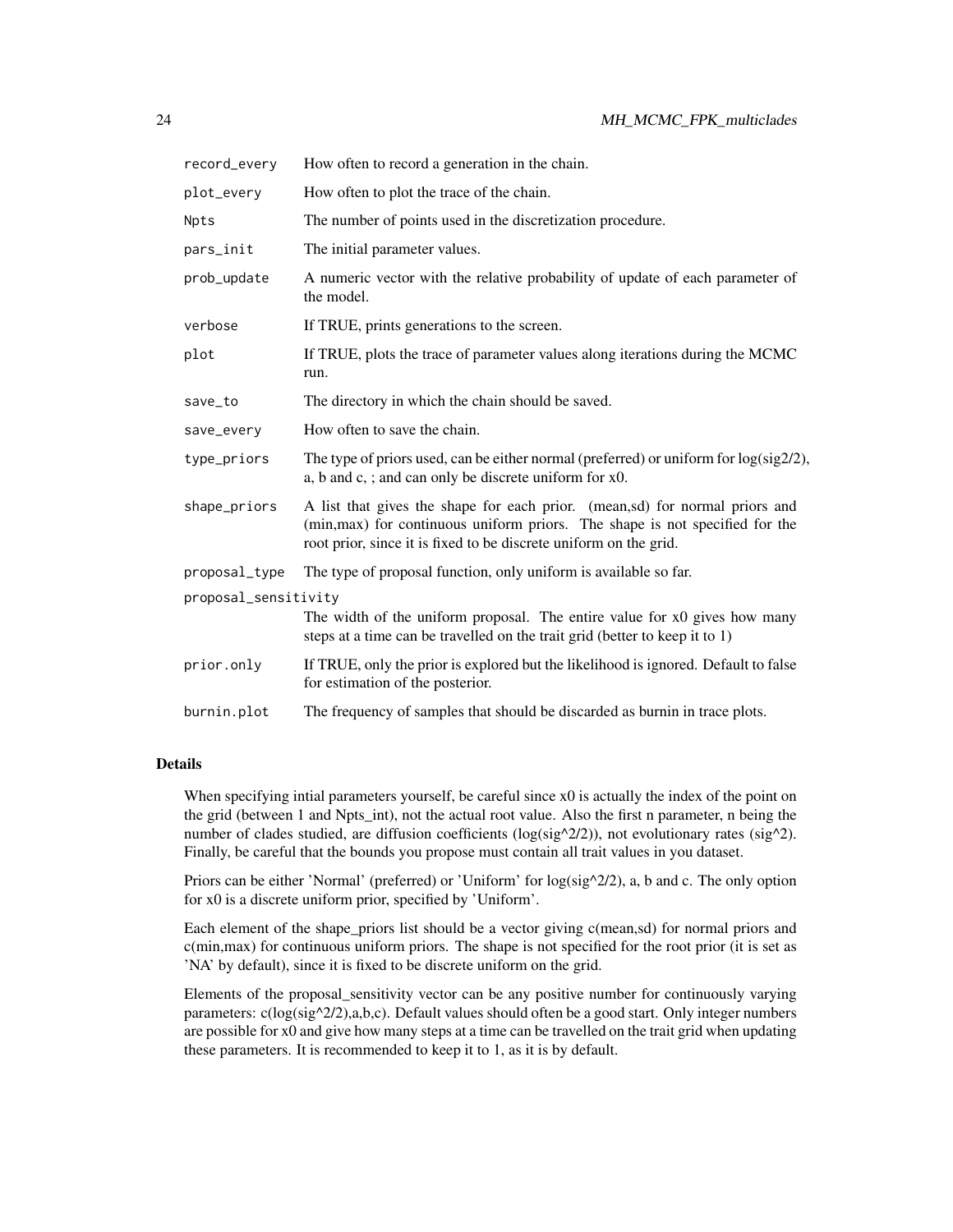## Value

A matrix of numeric values giving values of all parameters, the likelihood, prior and posterior at each generation sampled in the MCMC chain (one row per sample taken). The matrix has the following columns:

| step          | The number of the generation sampled.                            |
|---------------|------------------------------------------------------------------|
| sigsq_clade_i | The evolutionary rate, one column per clade.                     |
| a             | The coefficient of the $x^2$ term of the evolutionary potential. |
| b             | The coefficient of the $x^2$ term of the evolutionary potential. |
| $\mathsf{C}$  | The coefficient of the x term of the evolutionary potential.     |
| lnprior       | The logarithm of the prior.                                      |
| lnlik         | The logarithm of the likelihood.                                 |
| quasi-lnpost  | The logarithm of the (unnormalized) posterior.                   |
| Acceptance    | Whether the proposed MCMC move was accepted $(1)$ or not $(0)$ . |
| Par_updated   | Which parameter was updated in this generation.                  |

#### Author(s)

F. C. Boucher

## Examples

```
## Not run:
x=seq(from=-1.5,to=1.5,length.out=100)
bounds=c(min(x),max(x)) # the bounds we use for simulating
a=8 ; b=-4 ; c=1
V6=a*x^4+b*(x^2)+c*x
step_size=(max(bounds)-min(bounds))/(100-1)
V6_norm=exp(-V6)/sum(exp(-V6)*step_size)
par(mfrow=c(1,1))
plot(V6_norm,type='l')
```

```
# Now we simulate a tree and a continuous trait for 3 independent clades.
tree=sim.bdtree(stop='taxa',n=25) # tree with few tips for quick tests
tree$edge.length=100*tree$edge.length/max(branching.times(tree))
TRAIT= Sim_FPK(tree,x0=0.5,V=V6,sigma=1,bounds=bounds)
tree1=tree ; TRAIT1=TRAIT
```

```
tree=sim.bdtree(stop='taxa',n=25)
tree$edge.length=100*tree$edge.length/max(branching.times(tree))
TRAIT= Sim_FPK(tree,x0=0.5,V=V6,sigma=0.5,bounds=bounds)
tree2=tree ; TRAIT2=TRAIT
```

```
tree=sim.bdtree(stop='taxa',n=25)
tree$edge.length=100*tree$edge.length/max(branching.times(tree))
TRAIT= Sim_FPK(tree,x0=0.5,V=V6,sigma=0.1,bounds=bounds)
tree3=tree ; TRAIT3=TRAIT
rm(tree) ; rm(TRAIT)
```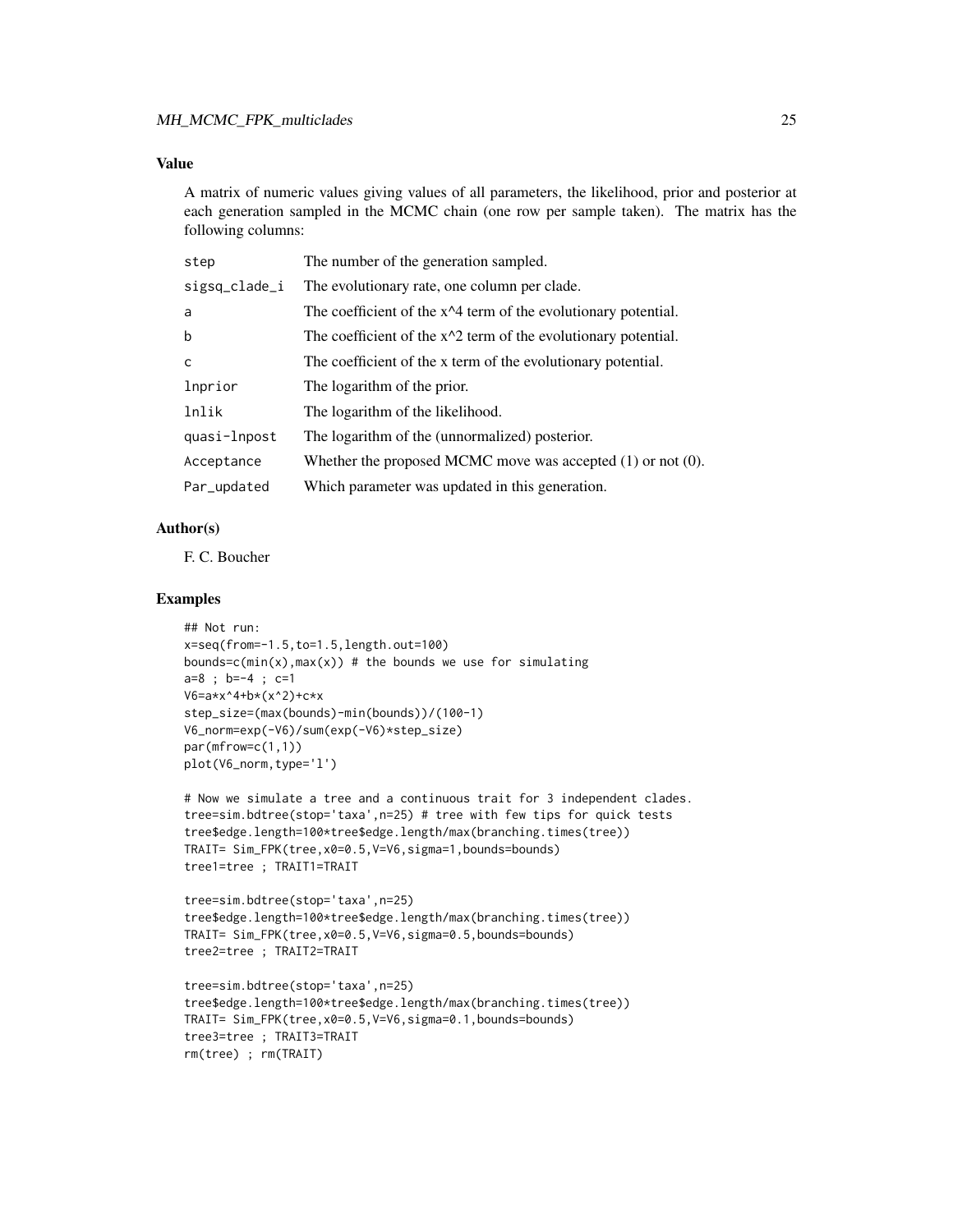```
TREES=list(tree1,tree2,tree3)
TRAITS=list(TRAIT1,TRAIT2,TRAIT3)
# Fit the FPK model using ML:
# In all clades the macroevolutionary landscape is the same
#but they have different evolutionary rates
testbFPK4=lnl_FPK_multiclades_same_V_different_sig2(trees=TREES,
 traits=TRAITS,a=NULL,b=NULL,c=NULL,Npts=50)
fitbFPK4=find.mle_FPK_multiple_clades_same_V_different_sig2(model=testbFPK4,
 method='Nelder-Mead',init.optim=NULL)
# And now MCMC run
mcmc1=MH_MCMC_FPK_multiclades(trees=TREES,traits=TRAITS,
 bounds=fitmFPK4_SE$fits$fit_clade_1$par_fixed$bounds,Nsteps=10000,record_every=100,
 plot_every=200,Npts=25,pars_init=NULL,prob_update=NULL,verbose=TRUE,plot=TRUE,
 save_to='MCMC_FPK_test.Rdata',save_every=1000,type_priors=NULL,shape_priors=NULL,
 proposal_type='Normal',proposal_sensitivity=NULL,prior.only=F,burnin.plot=0.1)
get.landscape.FPK.MCMC(chain=mcmc1,bounds,Npts=100,burnin=0.1,probs.CI=c(0.25,0.75),
 COLOR_MEDIAN='red',COLOR_FILL='red',transparency=0.3,main='Macroevolutionary landscapes MCMC',
 ylab='N.exp(-V)',xlab='Trait',xlim=NULL,ylim=c(0,2))
```
## End(Not run)

posterior\_vs\_prior *Posterior vs. prior comparison for the FPK model.*

#### Description

Plots the posterior vs. prior distributions of parameters of the FPK model.

#### Usage

```
posterior_vs_prior(chain,param='a',burnin=0.2,type_prior='Normal',shape_prior=c(0,10))
```
## **Arguments**

| chain       | An data.frame object representing the output of an MCMC chain, as obtained<br>by MH_MCMC_FPK. |
|-------------|-----------------------------------------------------------------------------------------------|
| param       | The parameter of the model for which we want to compare prior and posterior.                  |
| burnin      | The percentage of generations discarded as burnin.                                            |
| type_prior  | A character specifying the type of prior used for this parameter.                             |
| shape_prior | A numeric vector giving the shape of the prior used for this parameter.                       |

## Author(s)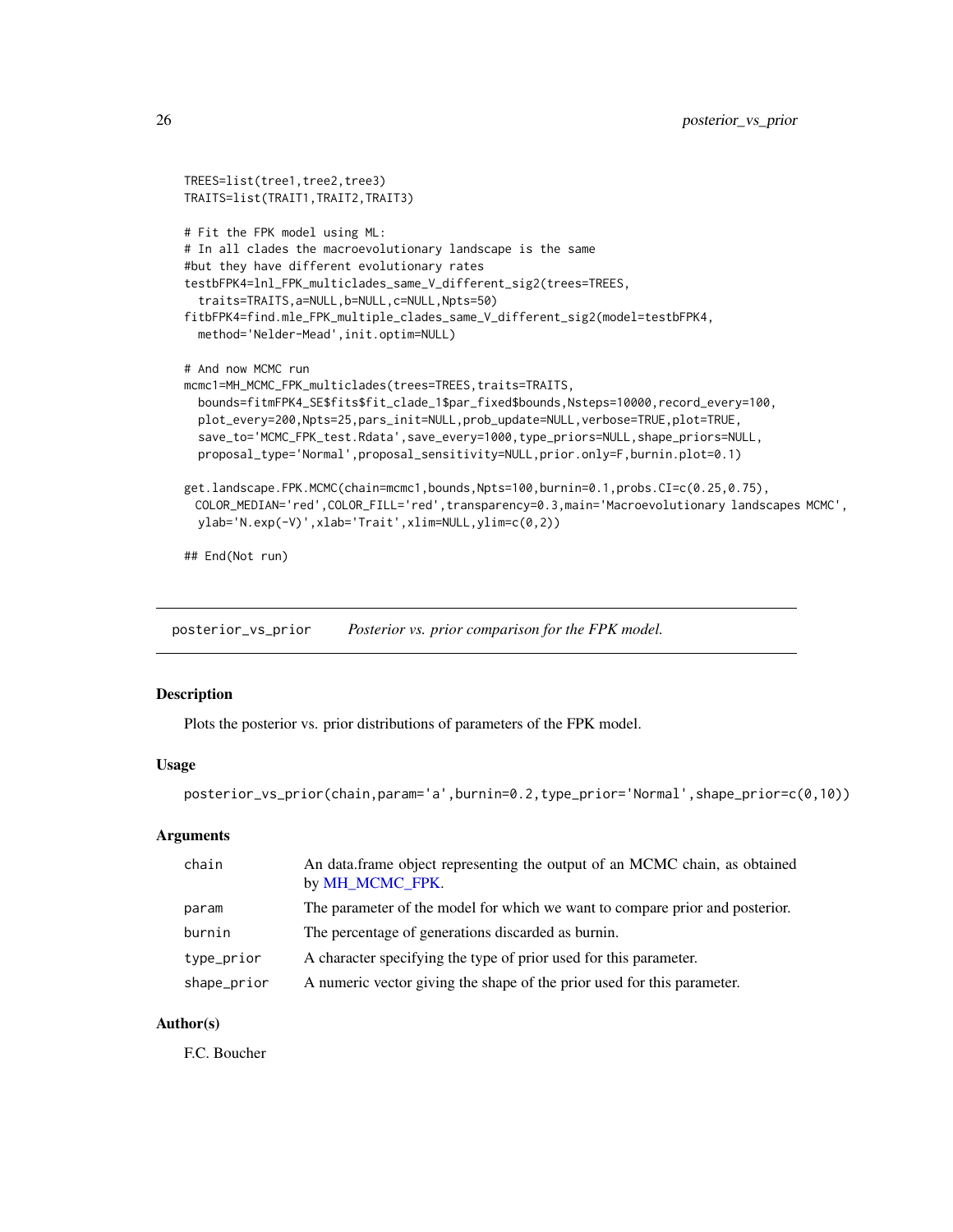<span id="page-26-0"></span>prep\_mat\_exp 27

#### See Also

[MH\\_MCMC\\_FPK](#page-20-1)

## Examples

```
## Not run:
# Simulate data: tree + continuous trait
library(geiger)
tree=sim.bdtree(stop='taxa',n=10) # tree with few tips for quick tests
tree$edge.length=100*tree$edge.length/max(branching.times(tree)) # rescale the tree
# Simulate trait evolving on a macroevolutionary landscape with two peaks of equal heights
x=seq(from=-1.5,to=1.5,length.out=100)
bounds=c(min(x), max(x)) # the bounds we use for simulating: for technical purposes only
V6=10*(x^4-0.5*(x^2)+0.*x) # this is the evolutionary potential: it has two wells
TRAIT= Sim_FPK(tree,x0=0,V=V6,sigma=10,bounds=c(-5, 5))
# Run a MCMC chain to fit the FPK model
MCMC=MH_MCMC_FPK(tree,trait=TRAIT,bounds=c(5,5),Nsteps=10000,record_every=100,
 plot_every=100,Npts=20,pars_init=c(0,-4,-4,0,1),prob_update=c(0.2,0.25,0.25,0.25,0.05),
  verbose=TRUE,plot=TRUE,save_to='MCMC_FPK_test.Rdata',save_every=100,
  type_priors=c(rep('Normal',4),'Uniform'),
  shape_priors=list(c(0,10),c(0,10),c(0,10),c(0,10),NA),proposal_type='Uniform',
  proposal_sensitivity=c(0.1,0.1,0.1,0.1,1),prior.only=F)
get.landscape.FPK.MCMC(chain=MCMC,bounds=c(5,5),Npts=100,burnin=0.1,
  probs.CI=c(0.025,0.975),COLOR_MEDIAN='red',COLOR_FILL='red',transparency=0.3,
  main='Macroevolutionary landscapes MCMC', ylab='N.exp(-V)', xlab='Trait',
  xlim=NULL,ylim=NULL)
posterior_vs_prior(chain=MCMC,param='a',Npts=100,burnin=0.2,type_prior='Normal',shape_prior=c(0,10))
```
## End(Not run)

prep\_mat\_exp *Matrix exponential.*

#### Description

Internal function used for likelihood calculation and simulation.

#### Usage

```
prep_mat_exp(dCoeff, dMat, bounds)
```
#### Arguments

| dCoeff | The diffusion coefficient.                       |
|--------|--------------------------------------------------|
| dMat   | The diffusion matrix.                            |
| bounds | A vector with two bounds for the trait interval. |

## Author(s)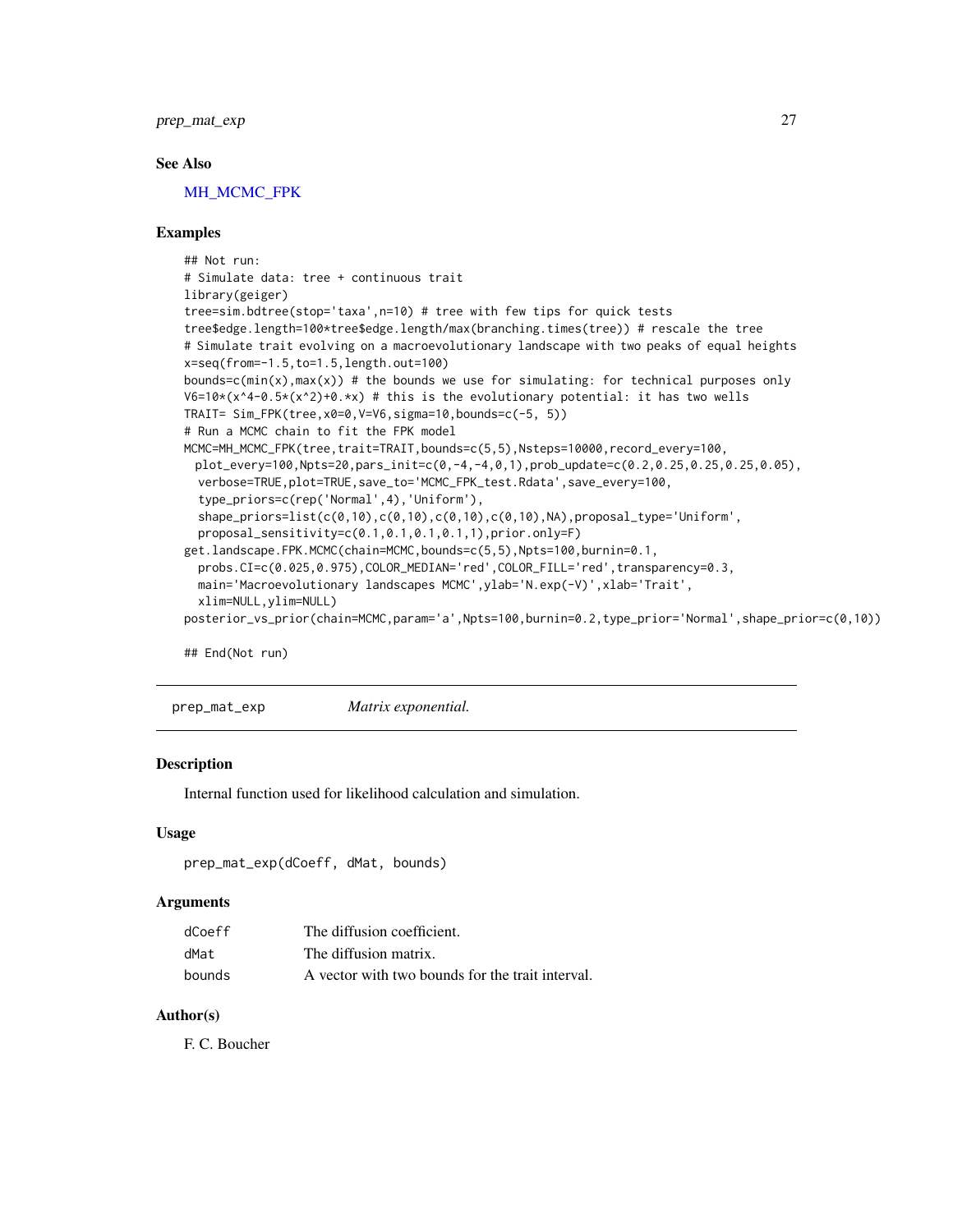```
proposal_5pars_root_bounds
```
*Parameter update for the MCMC function*

## Description

Internal function that proposes parameter updates used in MCMC estimation of the BBMV model.

## Usage

```
proposal_5pars_root_bounds(type = "Uniform", sensitivity, pars)
```
## Arguments

| type        | The type of proposal function, only 'Uniform' is available (the default).     |  |
|-------------|-------------------------------------------------------------------------------|--|
| sensitivity | A numeric vector specifying the width of the uniform proposal for each param- |  |
|             | eter.                                                                         |  |
| pars        | The current parameters in the MCMC chain.                                     |  |

## Author(s)

F. C. Boucher

proposal\_nclades\_plus\_3\_pars *Parameter update for the multiclade MCMC function*

## Description

Internal function that proposes parameter updates used in MCMC estimation of the BBMV model.

## Usage

```
proposal_nclades_plus_3_pars(type = "Uniform", sensitivity, pars, n_clades)
```
## Arguments

| type        | The type of proposal function, only 'Uniform' is available (the default).              |
|-------------|----------------------------------------------------------------------------------------|
| sensitivity | A numeric vector specifying the width of the uniform proposal for each param-<br>eter. |
| pars        | The current parameters in the MCMC chain.                                              |
| n_clades    | The number of clades under study.                                                      |

## Author(s)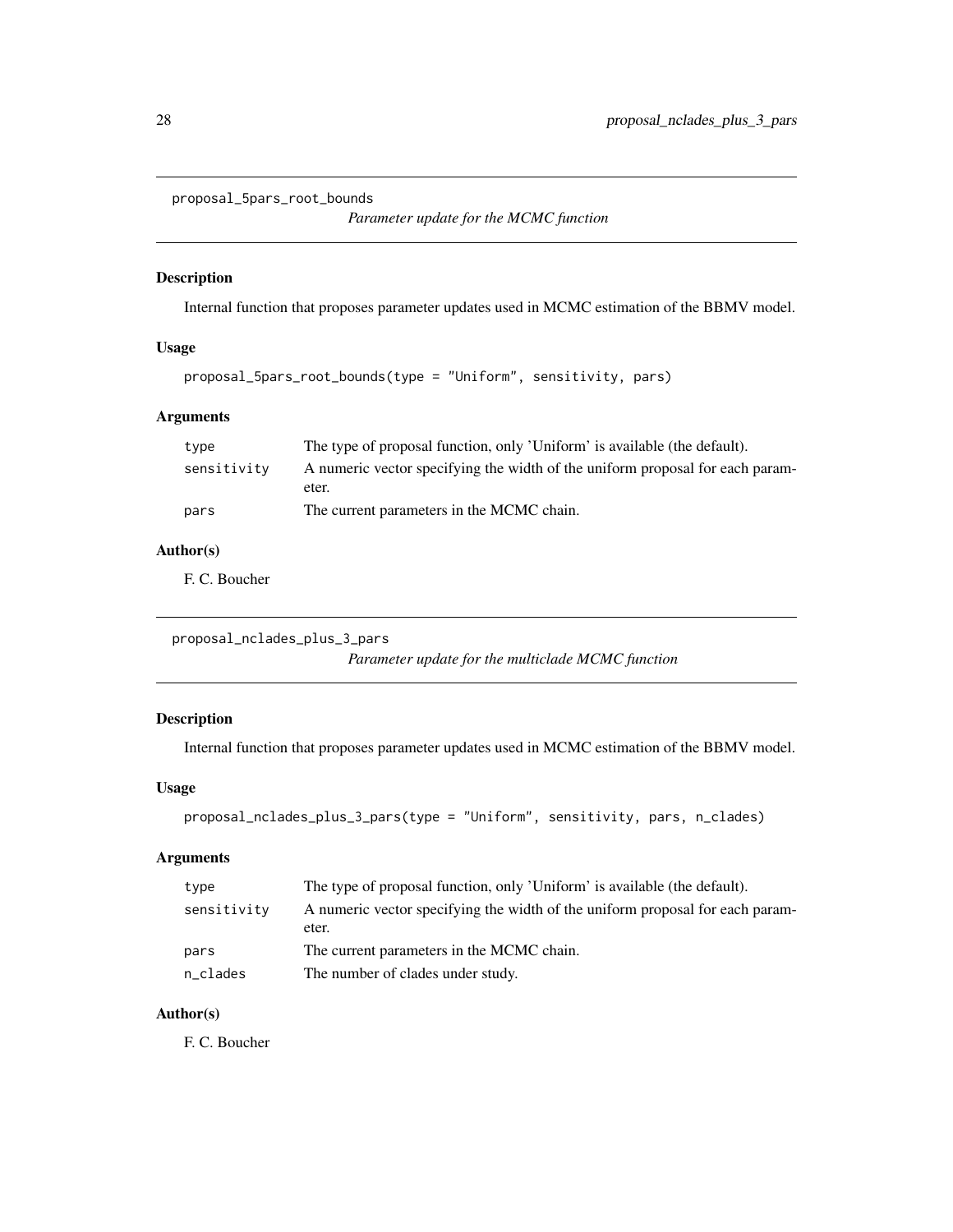<span id="page-28-0"></span>reformat\_multiclade\_results

*Format the output of a multiclade fit*

#### Description

This functions takes the output of a multiclade fit and formats it as a list of model fits for each clade. Functions used to analyze single clade fits can then be used.

#### Usage

```
reformat_multiclade_results(fit)
```
#### Arguments

fit A multiclade model fit, as returned by [find.mle\\_FPK\\_multiple\\_clades\\_same\\_V\\_different\\_sig2,](#page-7-1) [find.mle\\_FPK\\_multiple\\_clades\\_same\\_V\\_same\\_sig2,](#page-7-2) fit\_BBMV\_multiple\_clades\_different\_V\_different or [fit\\_FPK\\_multiple\\_clades\\_different\\_V\\_different\\_sig2.](#page-8-2)

#### Value

A list containing model fits for each clade, in the same format as the object returned by [find.mle\\_FPK.](#page-6-1)

#### Author(s)

F.C. Boucher

#### Examples

```
## Not run:
# We first create a potential that we will use to simulate trait evolution
# It has two peaks of very unequal heights
x=seq(from=-1.5,to=1.5,length.out=100)
bounds=c(min(x),max(x)) # the bounds we use for simulating
a=8 ; b=-4 ; c=1
V6 = a * x^4 + b * (x^2) + c * xstep_size=(max(bounds)-min(bounds))/(100-1)
V6_norm=exp(-V6)/sum(exp(-V6)*step_size) # the step size on the grid
par(mfrow=c(1,1))
plot(V6_norm,type='l')
# Now we simulate a tree and a continuous trait for 3 independent clades.
tree=sim.bdtree(stop='taxa',n=25)
tree$edge.length=100*tree$edge.length/max(branching.times(tree))
TRAIT= Sim_FPK(tree,x0=0.5,V=V6,sigma=1,bounds=bounds)
tree1=tree ; TRAIT1=TRAIT
tree=sim.bdtree(stop='taxa',n=25)
tree$edge.length=100*tree$edge.length/max(branching.times(tree))
```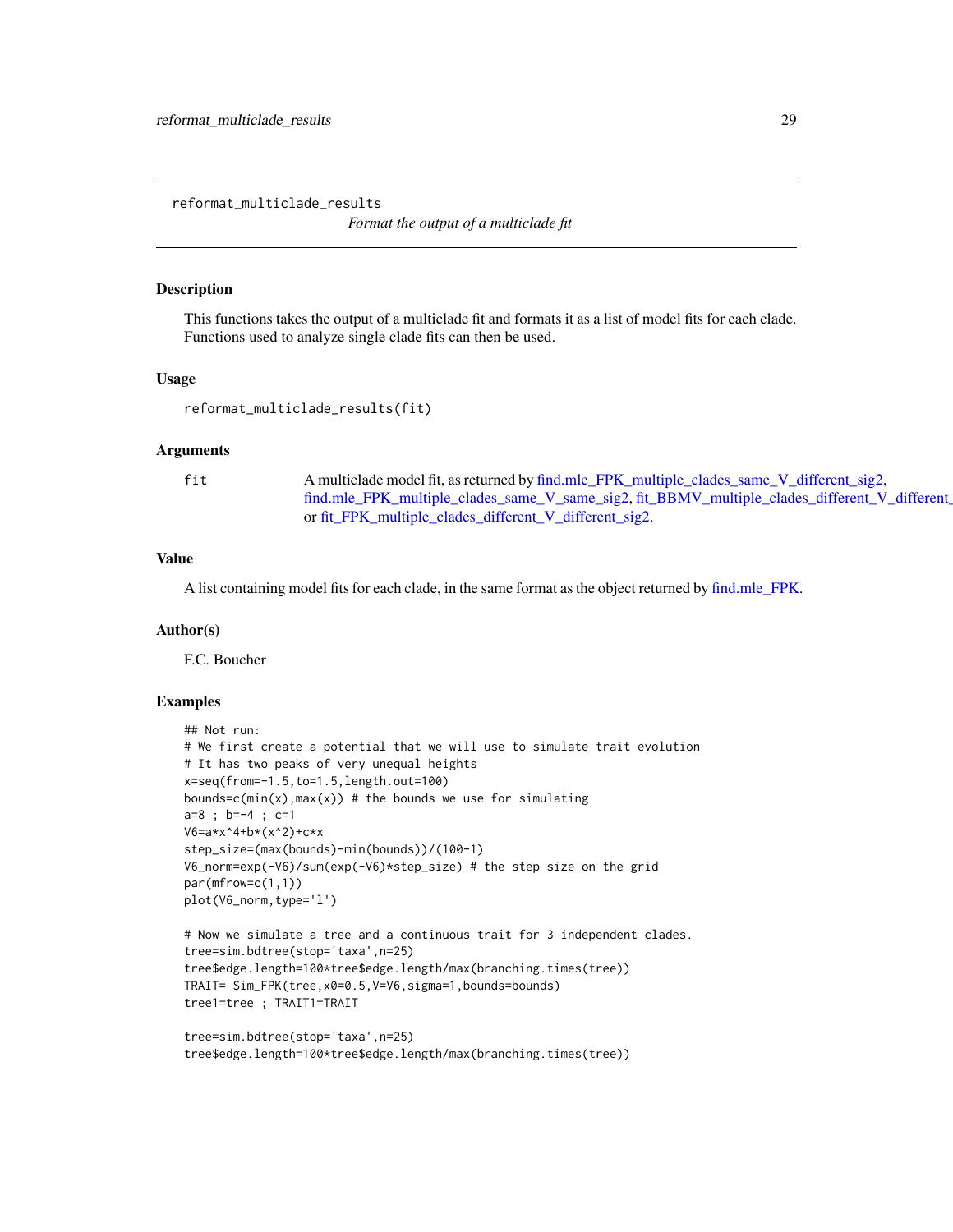```
TRAIT= Sim_FPK(tree,x0=0.5,V=V6,sigma=0.5,bounds=bounds)
tree2=tree ; TRAIT2=TRAIT
tree=sim.bdtree(stop='taxa',n=25)
tree$edge.length=100*tree$edge.length/max(branching.times(tree))
TRAIT= Sim_FPK(tree,x0=0.5,V=V6,sigma=0.1,bounds=bounds)
tree3=tree ; TRAIT3=TRAIT
rm(tree) ; rm(TRAIT)
TREES=list(tree1,tree2,tree3)
TRAITS=list(TRAIT1,TRAIT2,TRAIT3)
# Fit the FPK model
testbFPK4=lnl_FPK_multiclades_same_V_different_sig2(trees=TREES,
 traits=TRAITS,a=NULL,b=NULL,c=NULL,Npts=50)
fitbFPK4=find.mle_FPK_multiple_clades_same_V_different_sig2(model=testbFPK4,
 method='Nelder-Mead',init.optim=NULL)
fits=reformat_multiclade_results(fitbFPK4)
```
## End(Not run)

<span id="page-29-1"></span>Sim\_FPK *Simulation of the BBM+V process.*

#### Description

The function simulates a continuous trait evolving according to the FPK process along the branches of a phylogenetic tree.

## Usage

 $Sim_FPK(tree, x0 = 0, V = rep(0, 100), sigma, bounds)$ 

#### **Arguments**

| tree   | A phylogenetic tree in phylo format.                                                                                                                                |
|--------|---------------------------------------------------------------------------------------------------------------------------------------------------------------------|
| x0     | The value of the trait at the root of the tree.                                                                                                                     |
| V      | A vector giving the values of the evolutionary potential at each point of the<br>discretized trait grid. Default is a flat potential, i.e. bounded Brownian Motion. |
| sigma  | The square root of the diffusion rate.                                                                                                                              |
| bounds | A vector giving the values of the bounds of the trait interval.                                                                                                     |

## Value

A numeric vector with values of the trait at the tips of the tree. Names correspond to tip labels in the tree.

<span id="page-29-0"></span>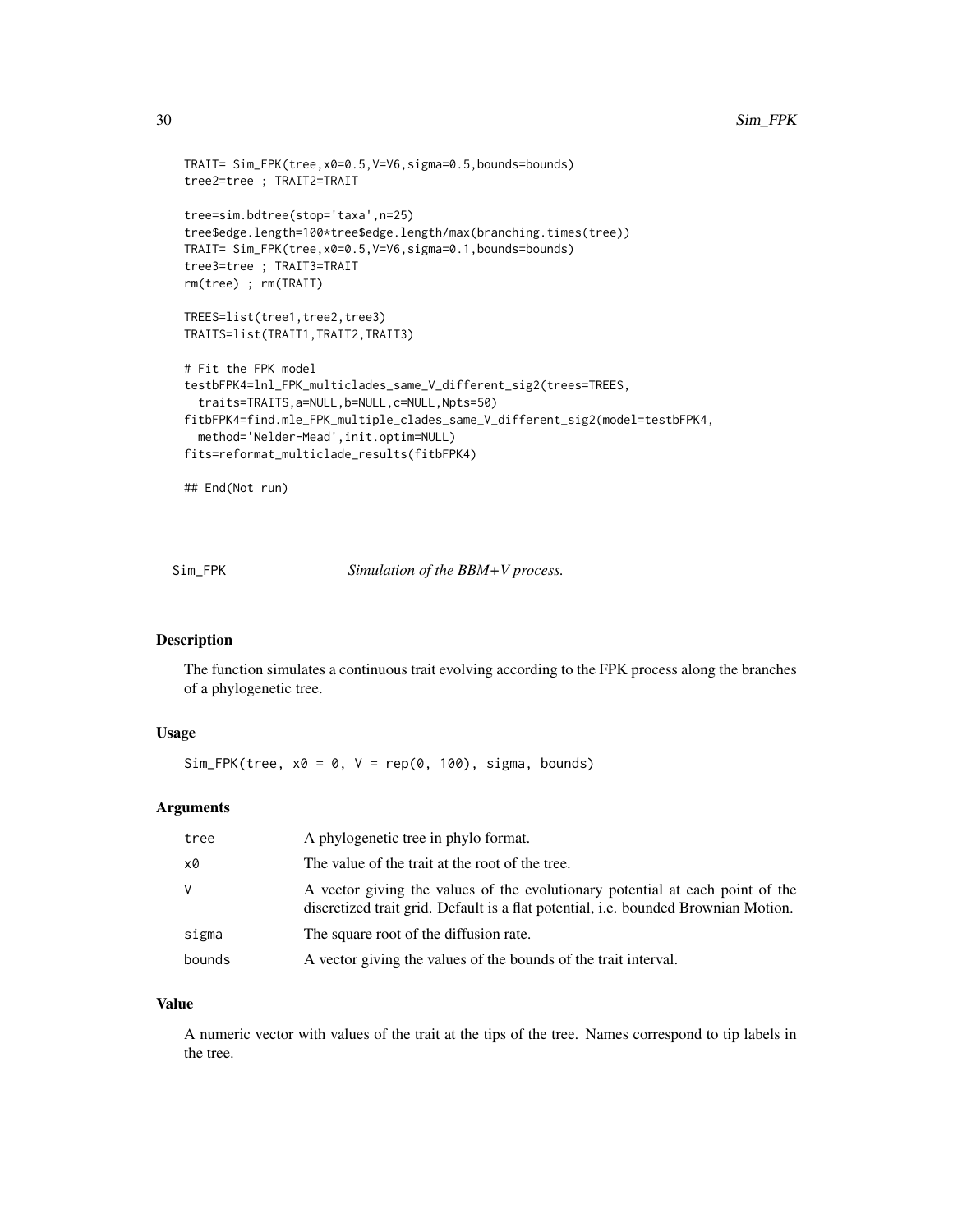## <span id="page-30-0"></span>trans\_from\_fixed 31

## Author(s)

F. C. Boucher

## Examples

```
# Simulate data: tree + continuous trait
library(geiger)
tree=sim.bdtree(stop='taxa',n=20) # tree with few tips for quick tests
tree$edge.length=100*tree$edge.length/max(branching.times(tree)) # rescale the tree
# Simulate a trait evolving on the tree with a linear trend towards small values
TRAIT= Sim_FPK(tree, x0=0, V=seq(frome0, to=5, length.out=50), sigma=10, bounds=c(-5, 5))
```
trans\_from\_fixed *Linear transformations*

## Description

Internal function used to convert back and forth between the actual trait interval and [-1.5;1.5]

#### Usage

trans\_from\_fixed(x, bounds) trans\_to\_fixed(x, bounds)

## Arguments

| X      | A single value or vector of trait values. |
|--------|-------------------------------------------|
| bounds | The actual bounds on the trait interval   |

#### Value

A single value or vector of trait values transformed to the other interval.

## Author(s)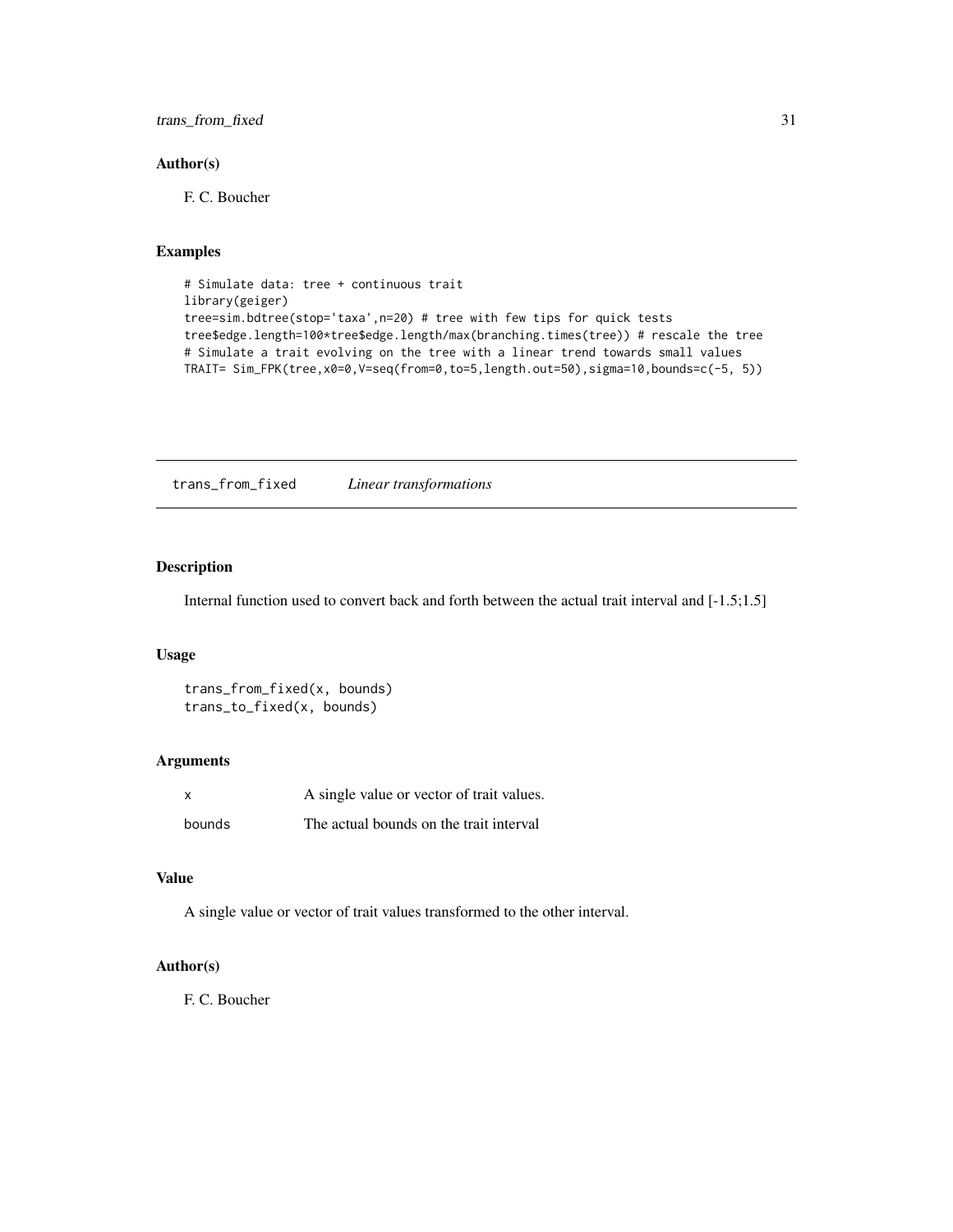<span id="page-31-0"></span>Uncertainty\_FPK *Parameter uncertainty*

#### Description

This function plots likelihood profiles around the MLEs of paramaters and returns 95% confidence intervals.

## Usage

```
Uncertainty_FPK(fit, tree, trait, Npts = 50, effort_uncertainty = 100,
  scope_a = c(-10, 10), scope_b = c(-10, 10), scope_c = c(-10, 10)
```
#### Arguments

| fit                | An FPK model fit, as returned by find mle_FPK.                                                      |  |
|--------------------|-----------------------------------------------------------------------------------------------------|--|
| tree               | The phylogenetic tree.                                                                              |  |
| trait              | The named trait vector                                                                              |  |
| Npts               | The number of points used to discretize the trait interval.                                         |  |
| effort_uncertainty |                                                                                                     |  |
|                    | Determines the number of values at which the likelihood should be calculated<br>for each parameter. |  |
| scope_a            | Extreme values that should be investigated for parameter a.                                         |  |
| scope_b            | Extreme values that should be investigated for parameter b.                                         |  |
| scope_c            | Extreme values that should be investigated for parameter c.                                         |  |

#### Value

A list with 95% confidence intervals for all parameters.

#### Author(s)

F. C. Boucher

## Examples

```
## Not run:
# Simulate data: tree + continuous trait
library(geiger)
tree=sim.bdtree(stop='taxa',n=10) # tree with few tips for quick tests
tree$edge.length=100*tree$edge.length/max(branching.times(tree)) # rescale the tree
# Simulate trait evolving on a macroevolutionary landscape with two peaks of equal heights
x=seq(from=-1.5,to=1.5,length.out=100)
bounds=c(min(x),max(x)) # the bounds we use for simulating: for technical purposes only
V6=10*(x^4-0.5*(x^2)+0.*x) # this is the evolutionary potential: it has two wells
TRAIT= Sim_FPK(tree,x0=0,V=V6,sigma=10,bounds=c(-5, 5))
```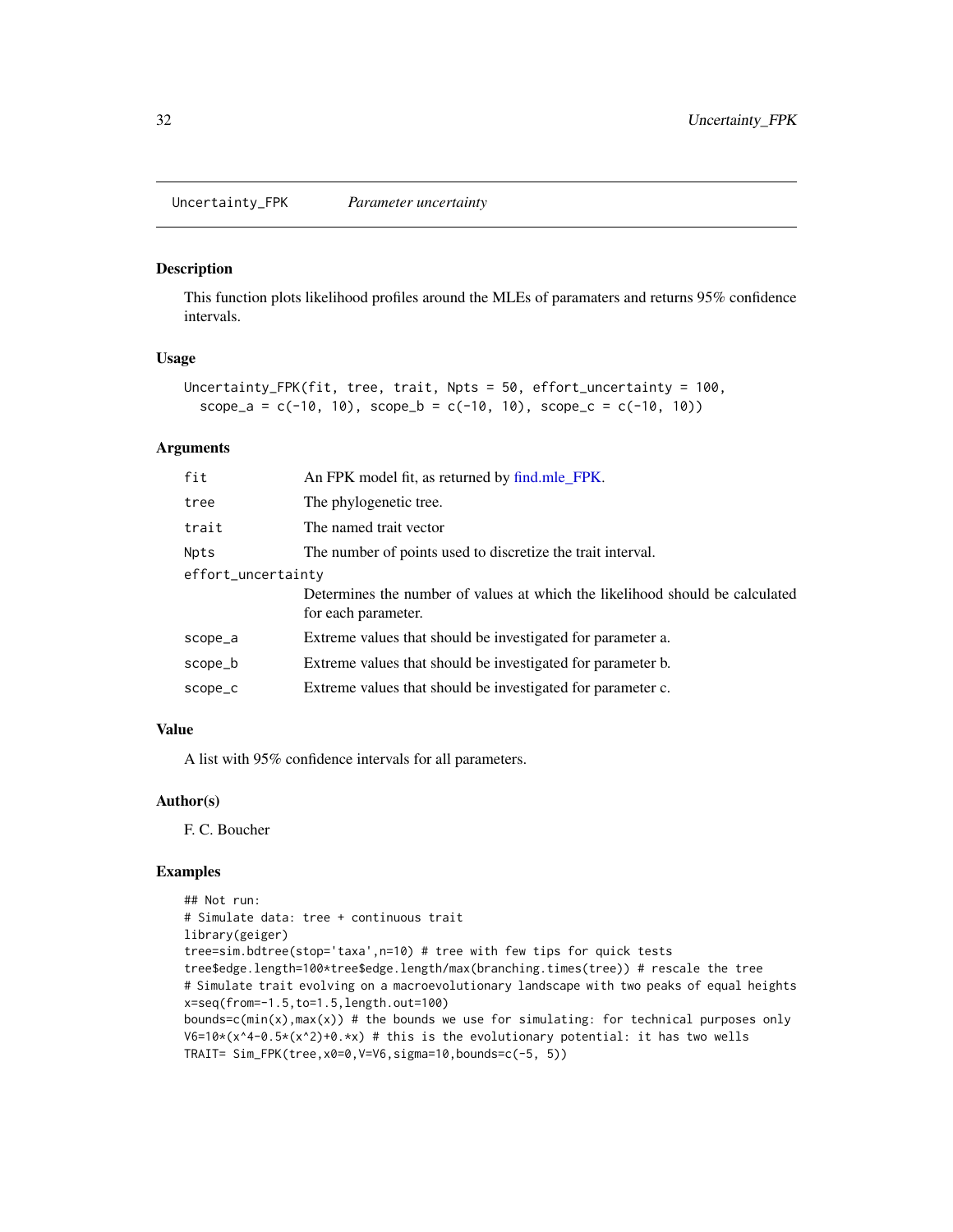## <span id="page-32-0"></span>VectorPos\_bounds 33

```
# fit the FPK model:
ll_FPK4=lnL_FPK(tree,TRAIT,Npts=25,a=NULL,b=NULL,c=NULL) # the full model
fit4=find.mle_FPK(model=ll_FPK4)
# Measure uncertainty on model parameters
Uncertainty_FPK(fit=fit4,tree,trait=TRAIT,Npts=25,effort_uncertainty= 100,
  scope_a=c(-1,10),scope_b=c(-5,5),scope_c=c(-2,2))
```
## End(Not run)

VectorPos\_bounds *Discretization of a continuous trait value into a probability vector.*

## Description

Internal function used for likelihood calculation and simulation.

## Usage

VectorPos\_bounds(x, V, bounds)

#### Arguments

|              | A numeric value of the trait or a vector containing multiple measurements. |
|--------------|----------------------------------------------------------------------------|
| $\mathsf{V}$ | The evolutionary potential used                                            |
| bounds       | A vector with the values of both bounds.                                   |

## Author(s)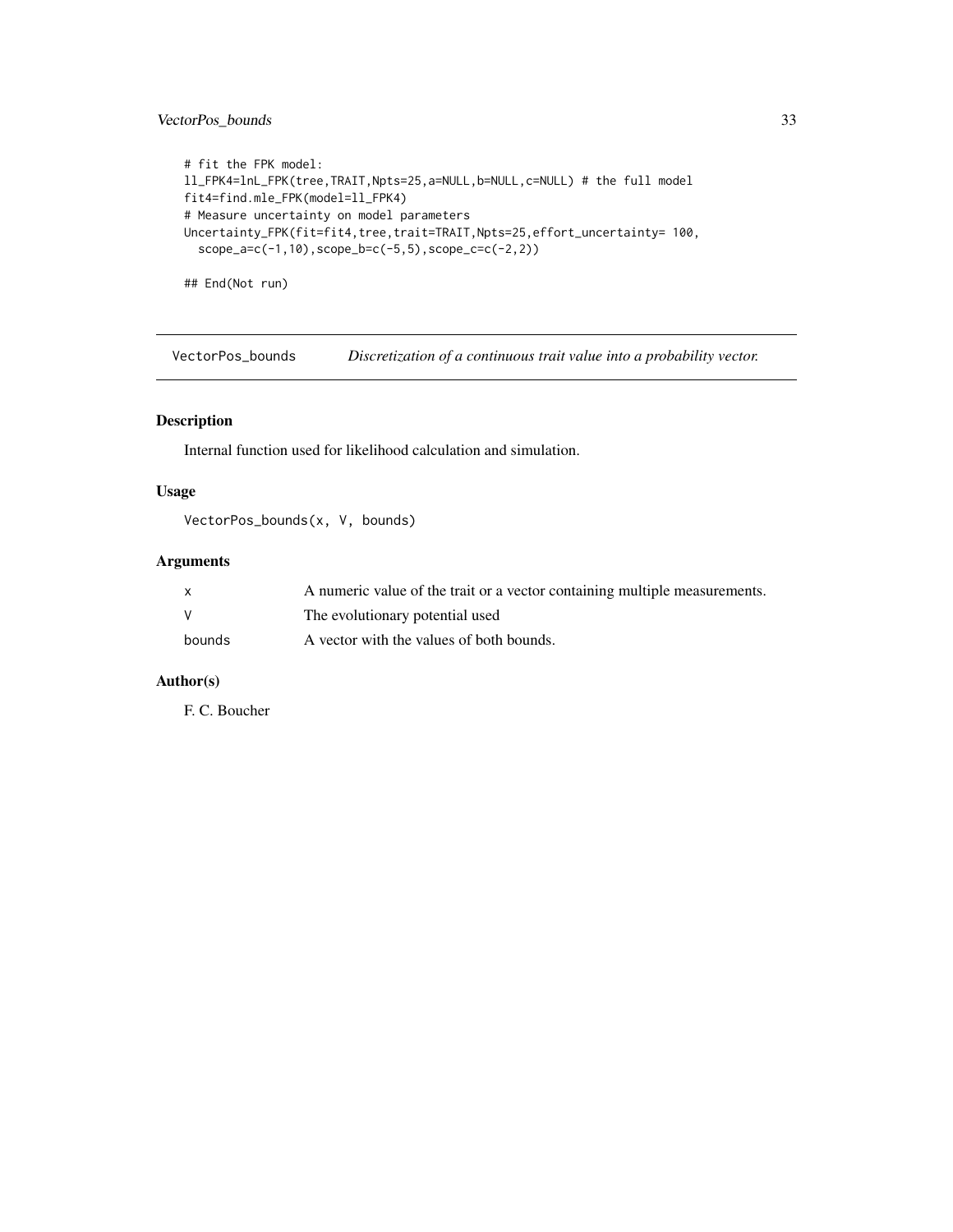# <span id="page-33-0"></span>**Index**

∗Topic phylogenetic comparative methods ; evolution ; adaptation ; FPK model ; macroevolutionary landscape BBMV-package, [2](#page-1-0) ACE\_FPK, [4](#page-3-0) add.ML.landscape.FPK *(*get.landscape.FPK*)*, [13](#page-12-0) BBMV *(*BBMV-package*)*, [2](#page-1-0) BBMV-package, [2](#page-1-0) charac\_time, [5](#page-4-0) ConvProp\_bounds, [5](#page-4-0) DiffMat\_backwards, [6](#page-5-0) DiffMat\_forward, [6](#page-5-0) find.mle\_FPK, *[4,](#page-3-0) [5](#page-4-0)*, [7,](#page-6-0) *[13](#page-12-0)*, *[16](#page-15-0)*, *[29](#page-28-0)*, *[32](#page-31-0)* find.mle\_FPK\_multiple\_clades\_same\_V\_different**l**&gg&rior\_nclades\_plus\_3\_pars,[20](#page-19-0) [8,](#page-7-0) *[18](#page-17-0)*, *[29](#page-28-0)* find.mle\_FPK\_multiple\_clades\_same\_V\_same\_sig2, LogLik\_bounds\_est\_root *(*LogLik\_bounds*)*, *[18](#page-17-0)*, *[29](#page-28-0)* find.mle\_FPK\_multiple\_clades\_same\_V\_same\_sig2 *(*find.mle\_FPK\_multiple\_clades\_same\_V\_different\_sig2*)*, MH\_MCMC\_FPK, *[14,](#page-13-0) [15](#page-14-0)*, [21,](#page-20-0) *[26,](#page-25-0) [27](#page-26-0)* [8](#page-7-0) fit\_BBMV\_multiple\_clades\_different\_V\_different\_sig2, *[29](#page-28-0)* optim, *[7,](#page-6-0) [8](#page-7-0)*, *[10](#page-9-0)* fit\_BBMV\_multiple\_clades\_different\_V\_different\_sig2 *(*fit\_FPK\_multiple\_clades\_different\_V\_different\_sig2*)*, posterior\_vs\_prior, [26](#page-25-0) [9](#page-8-0) fit\_FPK\_multiple\_clades\_different\_V\_different\_sig2, proposal\_5pars\_root\_bounds, [28](#page-27-0) [9,](#page-8-0) *[29](#page-28-0)* FormatTree\_bounds, [11,](#page-10-0) *[19](#page-18-0)* FPK\_sim\_traitgram, [12](#page-11-0) get.landscape.FPK, [13](#page-12-0) get.landscape.FPK.MCMC, [14](#page-13-0) lnL\_BBMV, *[7](#page-6-0)* lnL\_BBMV *(*lnL\_FPK*)*, [16](#page-15-0) lnl\_BBMV\_multiclades\_same\_V\_different\_sig2, *[8](#page-7-0)* lnl\_BBMV\_multiclades\_same\_V\_different\_sig2 *(*lnl\_FPK\_multiclades\_same\_V\_different\_sig2*)*, [17](#page-16-0) lnl\_BBMV\_multiclades\_same\_V\_same\_sig2, *[8](#page-7-0)* lnl\_BBMV\_multiclades\_same\_V\_same\_sig2 *(*lnl\_FPK\_multiclades\_same\_V\_different\_sig2*)*, [17](#page-16-0) lnL\_FPK, *[7](#page-6-0)*, [16](#page-15-0) lnl\_FPK\_multiclades\_same\_V\_different\_sig2, *[8](#page-7-0)*, [17](#page-16-0) lnl\_FPK\_multiclades\_same\_V\_same\_sig2, *[8](#page-7-0)* lnl\_FPK\_multiclades\_same\_V\_same\_sig2 *(*lnl\_FPK\_multiclades\_same\_V\_different\_sig2*)*, [17](#page-16-0) log\_prior\_5pars\_root\_bounds, [20](#page-19-0) LogLik\_bounds, [19](#page-18-0) [19](#page-18-0) MH\_MCMC\_FPK\_multiclades, [23](#page-22-0) prep\_mat\_exp,[27](#page-26-0)  $\overline{p}$ r $\overline{q}$  $\overline{p}$ c $\overline{q}$ sal\_nclades\_plus\_3\_pars, [28](#page-27-0) reformat\_multiclade\_results, [29](#page-28-0) Sim\_FPK, *[12,](#page-11-0) [13](#page-12-0)*, [30](#page-29-0) trans\_from\_fixed, [31](#page-30-0)